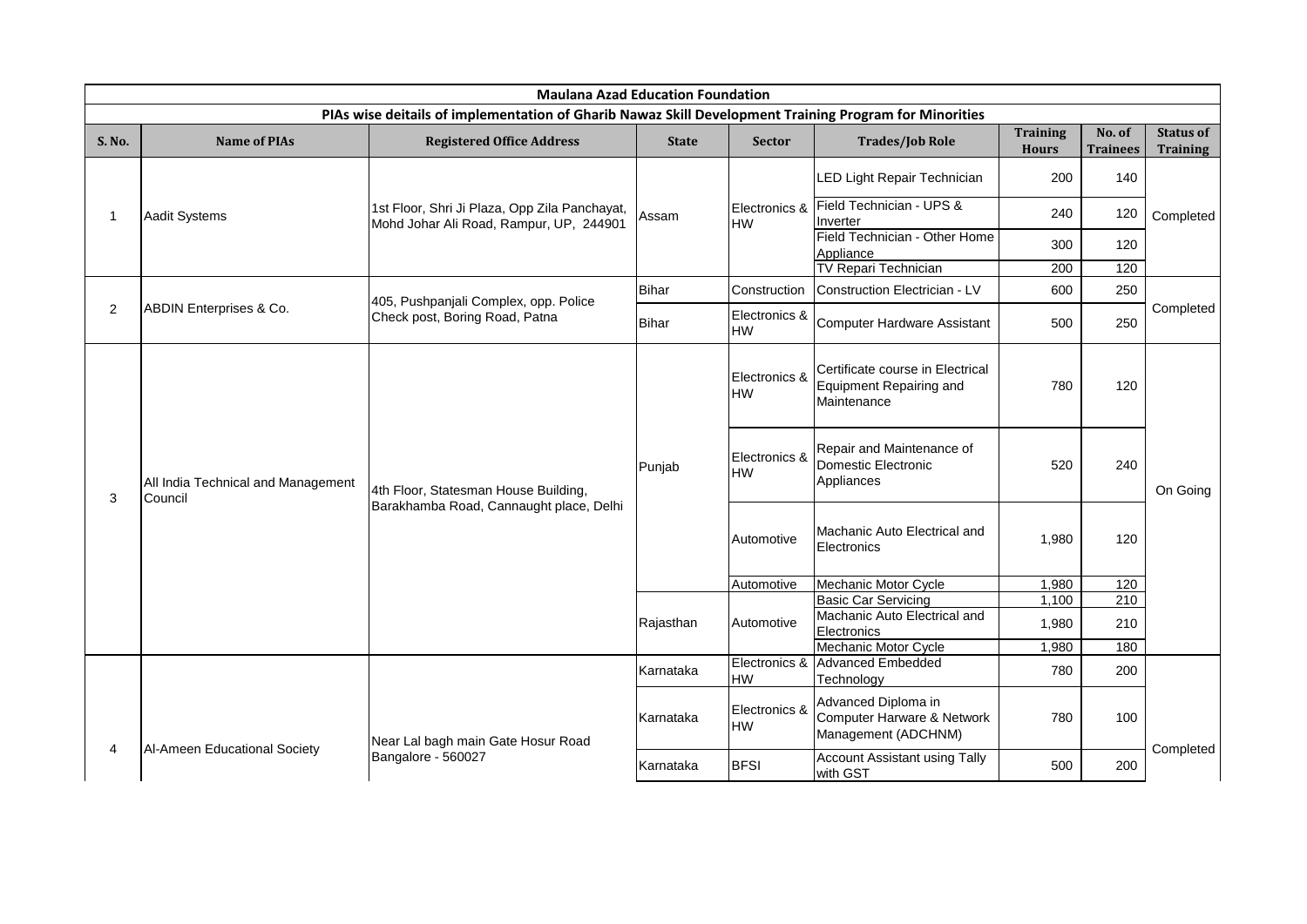|                |                                                |                                                                                 | Maharashtra        | Electronics &<br><b>HW</b> | Advanced Diploma in<br>Computer Harware & Network<br>Management (ADCHNM)          | 780   | 500 |           |
|----------------|------------------------------------------------|---------------------------------------------------------------------------------|--------------------|----------------------------|-----------------------------------------------------------------------------------|-------|-----|-----------|
|                |                                                |                                                                                 | Madhya<br>Pradesh  | Apparel                    | <b>Traditional Embroidery</b>                                                     | 1,140 | 400 |           |
|                |                                                |                                                                                 | Madhya<br>Pradesh  | <b>IT&amp;ITES</b>         | Web Designing & Publication<br>Assistant                                          | 1,000 | 100 |           |
| 5              |                                                | Ambica Shiksha Samaj Kalyan Samiti   43-B, Ansal Pradhan Enclave, Near Dana     | Chhattisgarh       | Apparel                    | <b>Traditional Embroidery</b>                                                     | 1,140 | 400 | On Going  |
|                |                                                | Pani Restaurant, Bawadiyakala, Bhopal                                           | Chhattisgarh       | <b>IT&amp;ITES</b>         | Web Designing & Publication<br>Assistant                                          | 1,000 | 100 |           |
|                |                                                |                                                                                 | Sikkim             | Apparel                    | <b>Traditional Embroidery</b>                                                     | 1,140 | 400 |           |
|                |                                                |                                                                                 | Sikkim             | <b>IT&amp;ITES</b>         | Web Designing & Publication<br>Assistant                                          | 1,000 | 100 |           |
| 6              | Anjuman Appeal Foundation                      | 4775/1, B J B Nagar, Bhubaneswar14,<br>Odisha                                   | Jammu &<br>Kashmir | Apparel                    | <b>Traditional Embroidery</b>                                                     | 1,140 | 500 | Completed |
|                |                                                |                                                                                 | Andhra<br>Pradesh  |                            | Associate - Customer Care<br>(Non Voice)                                          | 400   | 300 |           |
| $\overline{7}$ |                                                | Asha Society for Education & Training 23-525, Main Road, Opp. Apsrtc Bus Stand, | Andhra<br>Pradesh  | <b>IT&amp;ITES</b>         | Domestic IT Helpdesk<br>Attendant                                                 | 400   | 300 | On Going  |
|                |                                                | Vinukonda, Guntur, A.P.                                                         | Puducherry         |                            | Associate - Customer Care<br>(Non Voice)                                          | 400   | 300 |           |
|                |                                                |                                                                                 | Puducherry         |                            | Domestic IT Helpdesk<br>Attendant                                                 | 400   | 300 |           |
|                |                                                |                                                                                 | Jammu &<br>Kashmir | Electronics &<br><b>HW</b> | Advance Diploma In Computer<br>Hardware and Network<br>Management                 | 780   | 300 |           |
|                |                                                |                                                                                 | Jammu &<br>Kashmir | Apparel                    | Zardozi Work                                                                      | 780   | 300 |           |
| 8              | Bandipora College of Information<br>Technology | Hospital Road Bandipora, Kashmir                                                | Rajasthan          | Electronics &<br><b>HW</b> | Certificate course in Electrical<br><b>Equipment Repairing and</b><br>Maintenance | 780   | 200 | Completed |
|                |                                                |                                                                                 | Rajasthan          | <b>HW</b>                  | Electronics & Certificate course in Domestic<br><b>Electronic Appliances</b>      | 520   | 100 |           |
|                |                                                |                                                                                 | Rajasthan          | Electronics &<br>HW        | Advance Diploma In Computer<br>Hardware and Network<br>Management                 | 780   | 200 |           |
| 9              | Britti Prosikshan Pvt. Ltd.                    | 128/18, Hazra Road, Kolkata 700026                                              | West Bengal        | Electronics &<br><b>HW</b> | Repair & Maintenance of<br>Office Electronic Equipment                            | 520   | 500 | On Going  |
|                |                                                |                                                                                 | Tripura            | <b>IT&amp;ITES</b>         | Web Designing & Publication<br>Assistant                                          | 1,000 | 450 |           |
|                |                                                |                                                                                 | Tripura            | <b>HW</b>                  | Electronics & Repair and Maintenance of<br>Domestic Appliances                    | 520   | 150 |           |
| 10             | Centre For Development Intitiative             | C-392 Street no-4 Mansoori, Chowk<br>Shaheed Nagar, Ghaziabad Uttar Pradesh     |                    | HW                         | Electronics & Repair and Maintenance of<br>Office Electronic Equipment            | 520   | 150 | On Going  |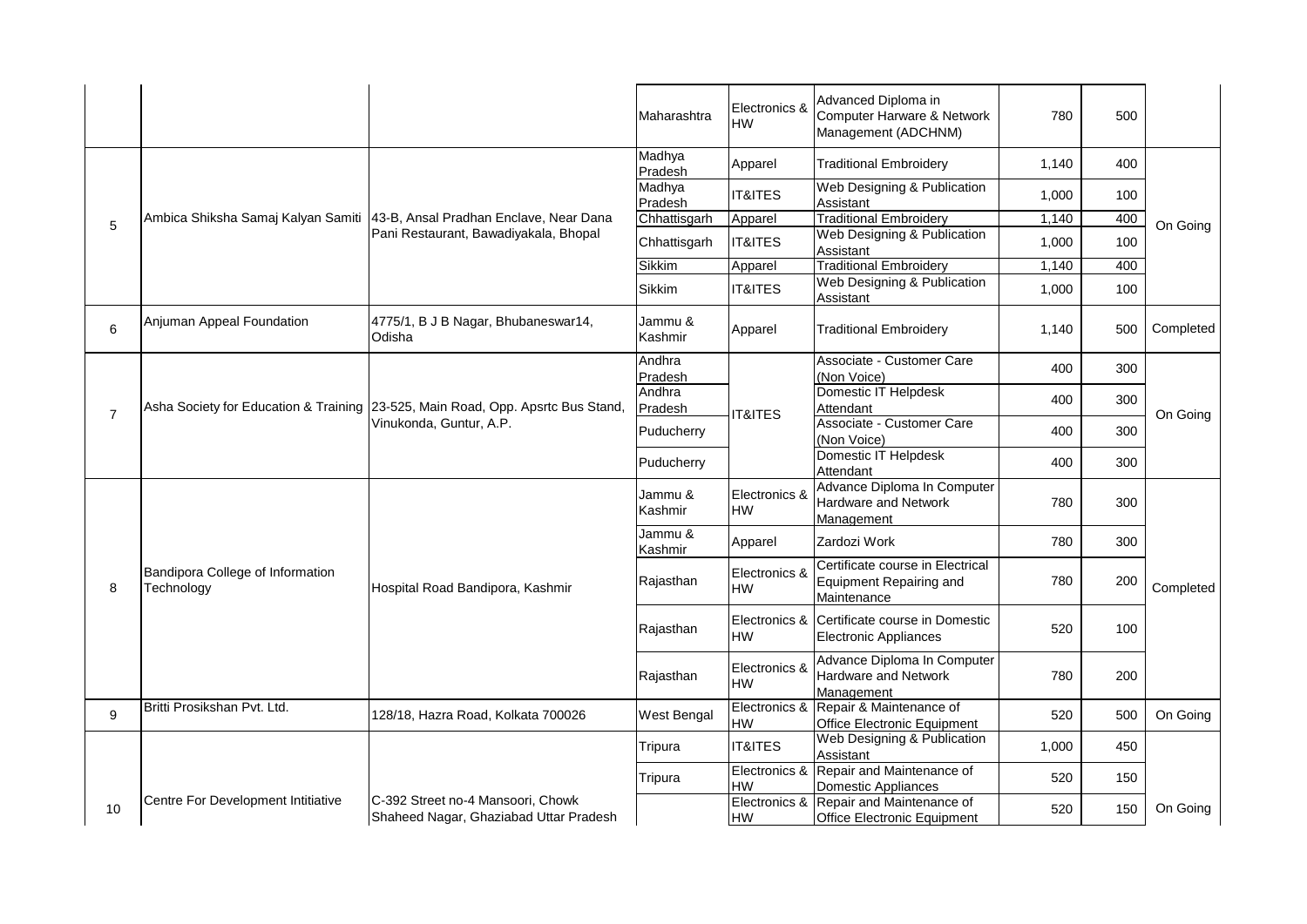|    |                                    |                                                         | <b>Uttar Pradesh</b> | <b>IT&amp;ITES</b>         | Web Designing & Publication<br>Assistant                                 | 1,000                               | 250             |              |  |
|----|------------------------------------|---------------------------------------------------------|----------------------|----------------------------|--------------------------------------------------------------------------|-------------------------------------|-----------------|--------------|--|
|    |                                    |                                                         |                      | <b>IT&amp;ITES</b>         | <b>Computer Network Assistant</b>                                        | 500                                 | 100             |              |  |
|    |                                    |                                                         | Haryana              |                            | <b>Dress Making</b>                                                      | 2,080                               | 600             |              |  |
|    |                                    |                                                         | Punjab               | Apparel                    | <b>Dress Making</b>                                                      | 2,080                               | 600             |              |  |
|    | Ch. Ramesh Chand Charitable Trust  | Village. Mirpur Hindu, P.O. Mandola, Dist.              | Rajasthan            |                            | <b>Dress Making</b>                                                      | 2,080                               | 510             |              |  |
| 11 |                                    | Ghaziabad                                               | Rajasthan            | Automotive                 | <b>Basic Car Servicing</b>                                               | 1,100                               | $\overline{90}$ | On Going     |  |
|    |                                    |                                                         | Uttar Pradesh        |                            | <b>Dress Making</b>                                                      | 2,080                               | 510             |              |  |
|    |                                    |                                                         | Uttar Pradesh        | Apparel                    | <b>Traditional Embroidery</b>                                            | 1,140                               | $\overline{90}$ |              |  |
|    |                                    |                                                         | <b>Bihar</b>         |                            | <b>Basic Car Servicing</b>                                               | 1,100                               | 400             |              |  |
|    |                                    |                                                         |                      |                            | Repair and Overhauling of                                                |                                     |                 |              |  |
|    |                                    |                                                         | Bihar                |                            | Engine System (Petrol and<br>Diesel)                                     | 600                                 | 100             |              |  |
|    | Chanakya Foundaton                 | Chanakya Nagar, Bailey Road to Khagaul                  | Uttrakhand           | Automotive                 | <b>Basic Car Servicing</b>                                               | 1,100                               | 400             |              |  |
| 12 |                                    | Nahar Road PO- Khagaul Distt Patna Biar<br>Pin-801105   | Uttrakhand           |                            | Repair and Overhauling of<br>Engine System (Petrol and<br>Diesel)        | 600                                 | 100             | Yet to Start |  |
|    |                                    |                                                         | Odisha               |                            | <b>Basic Car Servicing</b>                                               | 1,100                               | 300             |              |  |
|    |                                    |                                                         | Odisha               | Capital<br>Goods           | <b>Fitter Fabrication</b>                                                | 500                                 | 200             |              |  |
|    |                                    |                                                         |                      |                            | Repair and Maintenance of<br>Domestic Appliances                         | 520                                 | 200             |              |  |
|    |                                    |                                                         | <b>West Bengal</b>   |                            | Advanced Diploma in<br>Computer Harware & Network<br>Management (ADCHNM) | 780                                 | 200             |              |  |
| 13 | Child & Youth Welfare Society      | Plot No. 293, Dallupura, Vasundhara                     |                      | Electronics &              | Post Graduate Diploma in<br>Electronic Product Design                    | 2,340                               | 100             | Completed    |  |
|    | (CYWS)                             | Enclave, Delhi-110096                                   |                      | HW                         | Repair and Maintenance of<br>Domestic Appliances                         | 520                                 | 200             |              |  |
|    |                                    |                                                         | Uttrakhand           |                            | Advanced Diploma in<br>Computer Harware & Network<br>Management (ADCHNM) | 780                                 | 300             |              |  |
|    |                                    |                                                         |                      |                            | Post Graduate Diploma in<br><b>Electronic Product Design</b>             | 2,340                               | 100             |              |  |
|    |                                    |                                                         |                      | <b>IT&amp;ITES</b>         | <b>DTP</b> and Print Publishing<br>Assistant                             | 500                                 | 30              |              |  |
|    |                                    |                                                         |                      | <b>IT&amp;ITES</b>         | Web Designing & Publication<br>Assistant                                 | 1,000                               | 60              |              |  |
| 14 | Computer Studies of India Governed | Shram vidhya peeth, 1st floor Neelgiri                  | Uttar Pradesh        |                            | <b>IT&amp;ITES</b>                                                       | 3D Animation and Special<br>Effects | 500             | 30           |  |
|    | by:-Shram Vidya Peeth              | Complex, Faizabad road, Indira Nagar,<br>Lucknow-226016 |                      | <b>BFSI</b>                | <b>Account Assistant using Tally</b><br>with GST                         | 500                                 | 120             | Completed    |  |
|    |                                    |                                                         |                      | Electronics &<br><b>HW</b> | <b>Computer Hardware Assistant</b>                                       | 500                                 | 60              |              |  |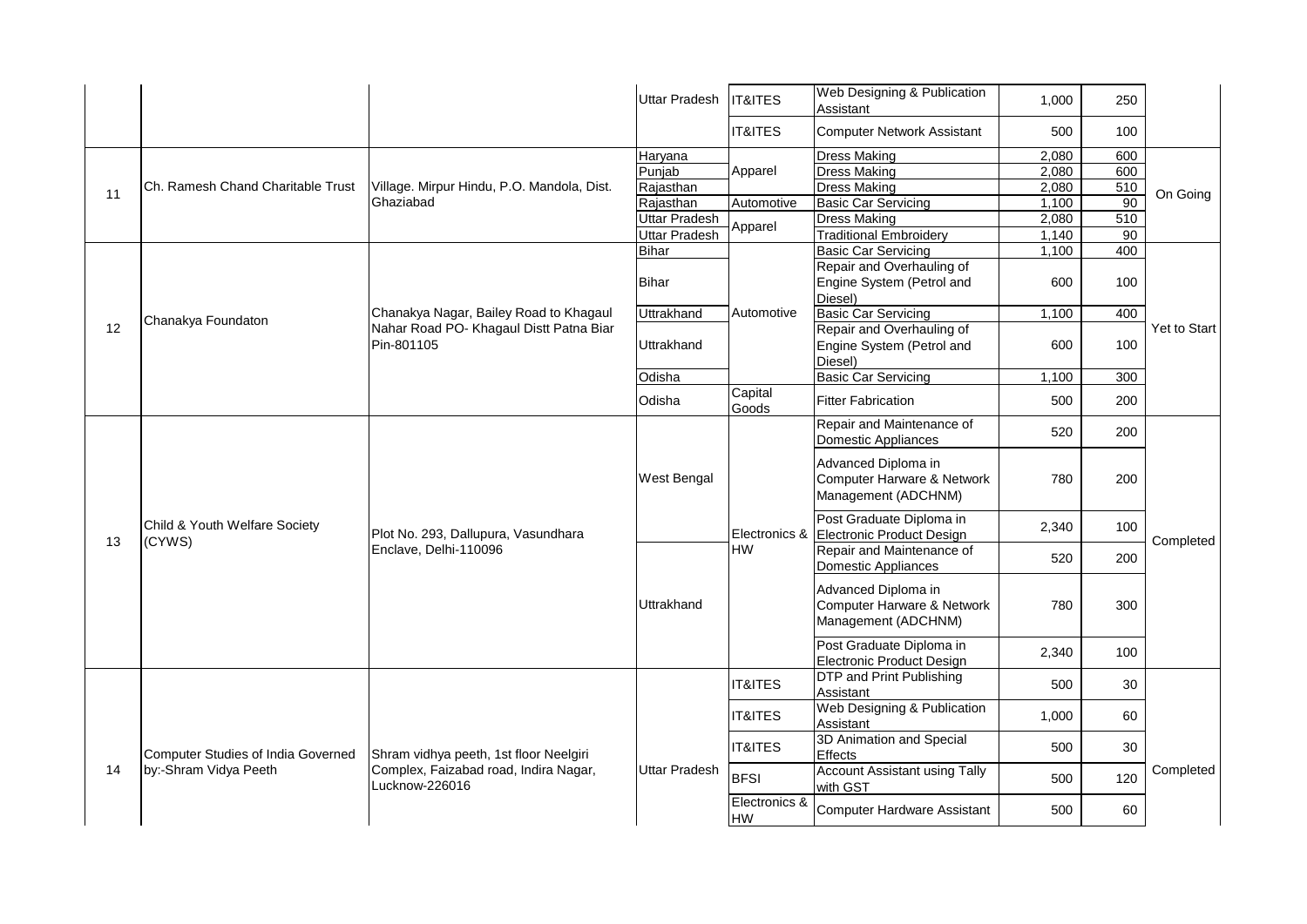|    |                                             |                                                                                                                          |                    | Electronics &<br>HW        | Advance Diploma In Computer<br>Hardware and Network<br>Management | 780   | 100 |           |
|----|---------------------------------------------|--------------------------------------------------------------------------------------------------------------------------|--------------------|----------------------------|-------------------------------------------------------------------|-------|-----|-----------|
| 15 | <b>CPIT Edutech Pvt. Ltd</b>                | 612-A, 6th Floor, Sachdeva Corporate Tower<br>Near Petrol Pump, Sector -8                                                | Haryana            | Electronics &<br><b>HW</b> | <b>Computer Hardware Assistant</b>                                | 500   | 100 | On Going  |
|    |                                             | Rohini - New Delhi                                                                                                       |                    | Power                      | <b>Electrician Domestic</b>                                       | 700   | 300 |           |
| 16 | Cradle Life Sciences Pvt. Ltd.              | Sukrit Sadan MIG/37 Housing Colony                                                                                       | <b>Bihar</b>       | Construction               | Mason General                                                     | 400   | 300 | On Going  |
|    |                                             | Kankarbagh Patna 800020                                                                                                  |                    |                            | Construction   Carpenter System                                   | 350   | 200 |           |
|    |                                             |                                                                                                                          | Andhra<br>Pradesh  | Media &                    | Entertainmen Sales Manager                                        | 700   | 200 |           |
|    |                                             |                                                                                                                          | Andhra<br>Pradesh  | <b>IT&amp;ITES</b>         | <b>DTP and Print Publishing</b><br>Assistant                      | 500   | 400 |           |
|    |                                             |                                                                                                                          | Jharkhand          | <b>IT&amp;ITES</b>         | DTP and Print Publishing<br>Assistant                             | 500   | 200 |           |
| 17 | Datapro Computer Pvt. Ltd.                  | No-9-14-1, Flat No - 301 & 302, 2nd Floor<br>Empire VIP Road CBM Compound Sripuram<br>Visakhpatnam 530003 Andhra Pradesh | Jharkhand          | Apparel                    | Assistant Fashion Sales and<br>Showroom Representative            | 680   | 300 | Completed |
|    |                                             |                                                                                                                          | Jammu &<br>Kashmir | <b>IT&amp;ITES</b>         | <b>DTP and Print Publishing</b><br>Assistant                      | 500   | 200 |           |
|    |                                             |                                                                                                                          | Jammu &<br>Kashmir | <b>IT&amp;ITES</b>         | <b>Electrician Domestic</b>                                       | 700   | 300 |           |
|    |                                             |                                                                                                                          | West Bengal        | Power                      | <b>Electrician Domestic</b>                                       | 700   | 300 |           |
|    |                                             |                                                                                                                          | West Bengal        | <b>IT&amp;ITES</b>         | <b>DTP and Print Publishing</b><br>Assistant                      | 500   | 300 |           |
|    | Deep Training Institute Pvt. Ltd.           | 1st floor Modi Chamber opposite Jat Hostel                                                                               |                    | Electronics &<br>HW        | Feild Engineer RACW                                               | 300   | 200 |           |
| 18 |                                             | Station Alwar Rajasthan 301001                                                                                           | Rajasthan          | HW                         | Electronics & Feild Technician Other Home<br>Appliances           | 300   | 200 | On Going  |
|    |                                             |                                                                                                                          |                    | Security                   | Security Officer                                                  | 250   | 100 |           |
|    |                                             |                                                                                                                          | Maharashtra        | HW                         | Electronics & Advanced Embedded<br>Technology                     | 780   | 200 |           |
|    |                                             |                                                                                                                          | Maharashtra        | Electronics &<br>HW        | Advance Diploma In Computer<br>Hardware and Network<br>Management | 780   | 400 |           |
| 19 | Diamond Charitable and Educational<br>Trust | 162, Opposite Eidgah Ground, Behind Police<br>Line Takli, Jafar Nagar-13                                                 | Chhattisgarh       | <b>IT&amp;ITES</b>         | Web Designing & Publication<br>Assistant                          | 1,000 | 600 | Completed |
|    |                                             |                                                                                                                          | Jammu &<br>Kashmir | Apparel                    | <b>Traditional Embroidery</b>                                     | 1,140 | 600 |           |
|    |                                             |                                                                                                                          | Kerala             | Electronics &<br><b>HW</b> | Computer Hardware Assistant                                       | 500   | 300 |           |
|    |                                             |                                                                                                                          | Kerala             | <b>BFSI</b>                | <b>Account Assistant using Tally</b><br>with GST                  | 500   | 200 |           |
|    |                                             |                                                                                                                          |                    | Electronics &<br>HW        | Repair & Maintenance of<br>Personal Elctronic Devices             | 520   | 150 |           |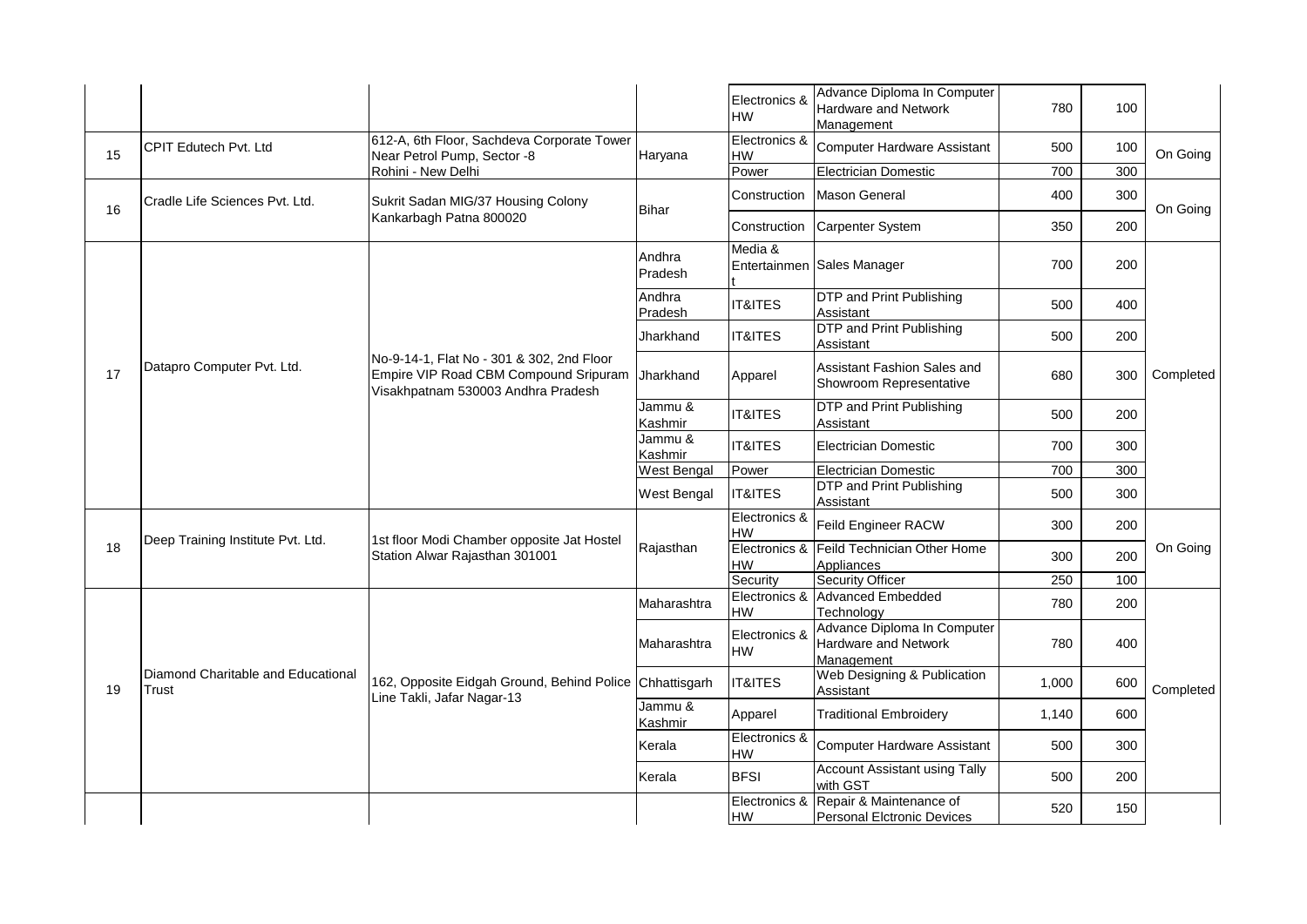| 20 | <b>Divyam Education Trust</b>                 | M/6, hiral Arcade, opp. New Court Building,<br>Thwalines, Surat                   | Gujarat              | <b>IT&amp;ITES</b>         | Web Designing & Publication<br>Assistant                               | 1,000 | 250   | Completed    |
|----|-----------------------------------------------|-----------------------------------------------------------------------------------|----------------------|----------------------------|------------------------------------------------------------------------|-------|-------|--------------|
|    |                                               |                                                                                   |                      | <b>IT&amp;ITES</b>         | <b>Computer Network Assistant</b>                                      | 500   | 100   |              |
|    |                                               |                                                                                   | Jammu &<br>Kashmir   | Electronics &<br><b>HW</b> | Repair & Maintenance of<br>Office Electronic Equipment                 | 520   | 125   |              |
|    |                                               | 1st Floor Gulati market.                                                          | Jammu &<br>Kashmir   | Apparel                    | Assistant Fashion Sales and<br>Showroom Representative                 | 680   | 375   |              |
| 21 | Doric Multimedia Pvt.Ltd                      | Near CMC chowk, Ludhiana                                                          | Himanchal<br>Pradesh | Electronics &<br>HW        | Repair & Maintenance of<br>Office Electronic Equipment                 | 520   | 125   |              |
|    |                                               |                                                                                   | Himanchal<br>Pradesh | Apparel                    | Assistant Fashion Sales and<br>Showroom Representative                 | 680   | 375   | On Going     |
|    | Dr. Radhakrishnan institue of                 | F-115 Vankateshwara tower Near Cine Star                                          | Rajasthan            | <b>BFSI</b>                | <b>Accounts Assistant using Tally</b><br>with GST                      | 500   | 250   |              |
| 22 | information technology and research<br>Center | Cinema Center spine Vidhyadhar nagar,<br>Jaipur, Rajasthan-302039                 | Rajasthan            | Retail                     | Sales Associate                                                        | 280   | 250   | Yet to Start |
|    |                                               |                                                                                   | Chhattisgarh         | IT&ITES                    | Advance Diploma in Hardware,<br>Networking and Infromation<br>Security | 1,220 | 200   |              |
|    | E-Herex Technologies Pvt. Ltd.                | Ist Floor, Rachna Trade Centre,                                                   | Chhattisgarh         | Apparel                    | <b>Dress Making</b>                                                    | 2,080 | 400   |              |
| 23 |                                               | Chunabhatti, Bhopal                                                               | Madhya<br>Pradesh    | Apparel                    | Dress Making                                                           | 2,080 | 400   | On Going     |
|    |                                               |                                                                                   | Madhya<br>Pradesh    | IT&ITES                    | Advance Diploma in Hardware,<br>Networking and Infromation<br>Security | 1,220 | 200   |              |
|    |                                               |                                                                                   | Andhra<br>Pradesh    | <b>IT&amp;ITES</b>         | <b>Computer Network Assistant</b>                                      | 500   | 400   |              |
|    |                                               |                                                                                   | Andhra<br>Pradesh    | IT&ITES                    | DTP and Print Publishing<br>Assistant                                  | 500   | 400   |              |
|    |                                               |                                                                                   | Andhra<br>Pradesh    | <b>IT&amp;ITES</b>         | Junior Software Developer                                              | 400   | 100   |              |
|    |                                               |                                                                                   | Andhra<br>Pradesh    | <b>IT&amp;ITES</b>         | Media Developer                                                        | 400   | 100   |              |
| 24 | Electronics Corportation Of India             | Electronics Corporation of India Limited<br>Cherlapally Near Moulali, Hyderabad - | Telangana            | IT&ITES                    | <b>Computer Network Assistant</b>                                      | 500   | 400   |              |
|    | Limited - Vijaynagar Hyderabad                | 500762                                                                            | Telangana            | <b>IT&amp;ITES</b>         | DTP and Print Publishing<br>Assistant                                  | 500   | 400   | On Going     |
|    |                                               |                                                                                   | Telangana            | <b>IT&amp;ITES</b>         | Junior Software Developer                                              | 400   | 100   |              |
|    |                                               |                                                                                   | Telangana            | <b>IT&amp;ITES</b>         | Media Developer                                                        | 400   | 100   |              |
|    |                                               |                                                                                   | Maharashtra          | <b>IT&amp;ITES</b>         | DTP and Print Publishing<br>Assistant                                  | 500   | 1,000 |              |
|    |                                               |                                                                                   | Gujarat              | <b>IT&amp;ITES</b>         | <b>Computer Network Assistant</b>                                      | 500   | 500   |              |
|    |                                               |                                                                                   | Gujarat              | <b>IT&amp;ITES</b>         | DTP and Print Publishing<br>Assistant                                  | 500   | 500   |              |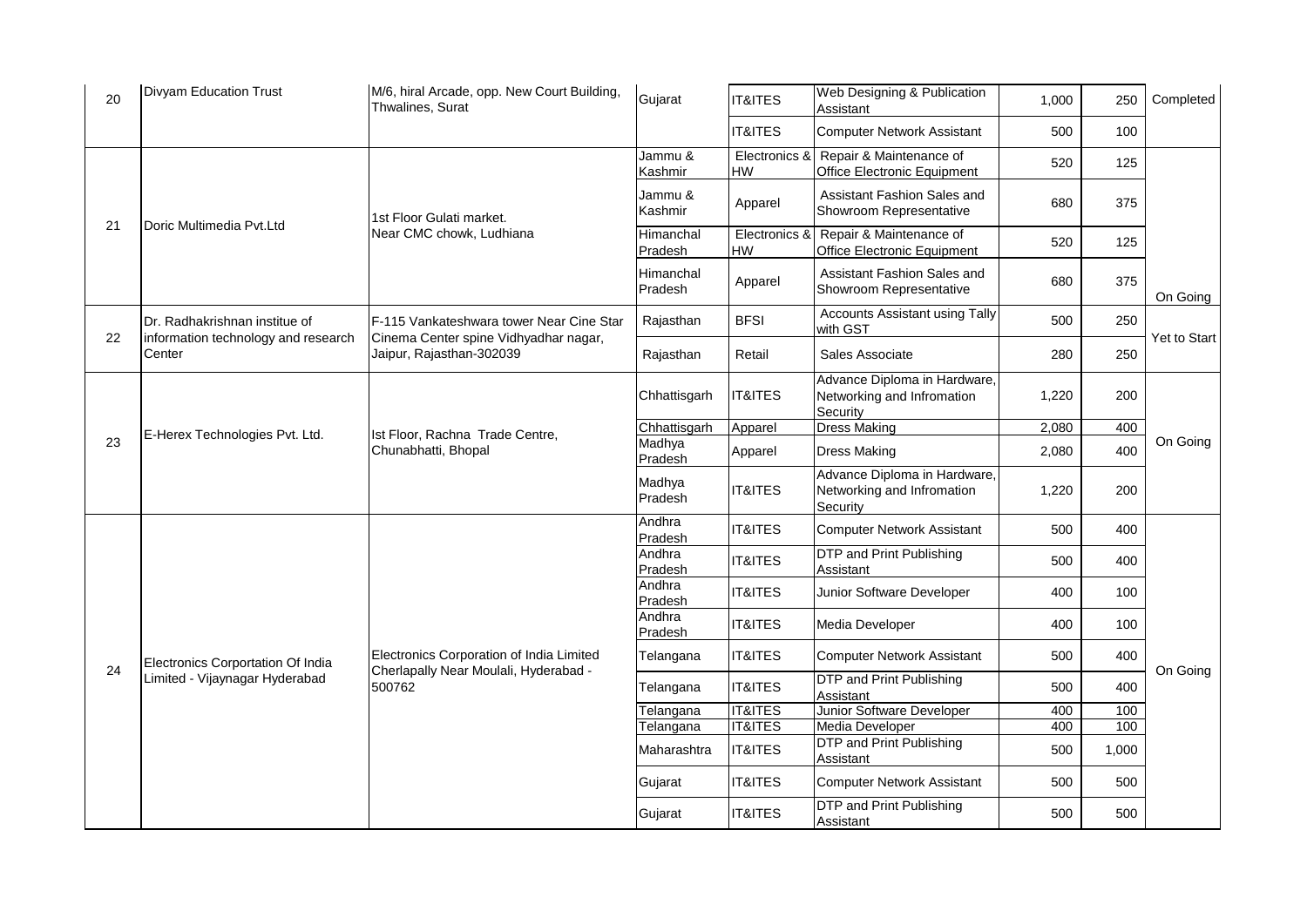|    |                                                        |                                                 | Telangana    | <b>IT&amp;ITES</b>         | <b>Computer Network Assistant</b>                             | 500   | 90  |              |
|----|--------------------------------------------------------|-------------------------------------------------|--------------|----------------------------|---------------------------------------------------------------|-------|-----|--------------|
|    |                                                        |                                                 | Telangana    | <b>IT&amp;ITES</b>         | DTP and Print Publishing<br>Assistant                         | 500   | 270 |              |
|    |                                                        | Electronics Corporation of India Limited        | Telangana    | <b>IT&amp;ITES</b>         | <b>Embedded System Design</b><br>using 8-bit Microcontrollers | 400   | 250 |              |
| 25 | Electronics Corportation Of India<br>Limited           | Cherlapally Near Moulali, Hyderabad -<br>500762 | Telangana    | <b>IT&amp;ITES</b>         | <b>Accounts Assistant using Tally</b><br>with GST             | 500   | 150 | On Going     |
|    |                                                        |                                                 | Telangana    | <b>IT&amp;ITES</b>         | <b>Computer Hardware Assistant</b>                            | 500   | 90  |              |
|    |                                                        |                                                 | Telangana    | <b>IT&amp;ITES</b>         | <b>CCTV</b> Installation Technician                           | 200   | 90  |              |
|    |                                                        |                                                 | Telangana    | <b>IT&amp;ITES</b>         | traditional Embroidery                                        | 200   | 60  |              |
| 26 | Electronics Corportation Of India<br>Limited - Kolkata | G-15 Dakshinapon Shopping Complex<br>Kolkata    | West Bengal  | <b>IT&amp;ITES</b>         | Domestic Data Entry Operator                                  | 400   | 500 | Yet to Start |
|    |                                                        |                                                 | West Bengal  | <b>IT&amp;ITES</b>         | <b>CRM Domestic Non -Voice</b>                                | 400   | 500 |              |
|    | Evergreen Institute of Computer                        |                                                 | Jammu &      | Power                      | <b>Electrician Domestic</b>                                   | 700   | 250 |              |
| 27 | <b>Technical Education</b>                             | Near Green Model High School, Kishtwar          | Kashmir      | <b>IT&amp;ITES</b>         | Web Designing & Publication<br>Assistant                      | 1,000 | 150 | On Going     |
|    |                                                        |                                                 | Delhi        |                            | Web Designing & Publication<br>Assistant                      | 1,000 | 350 |              |
|    | Foundation of Modern Studies &<br>Social Welfare       | E-2A, E-Block, Nawada Housing Complex,          |              | <b>IT&amp;ITES</b>         | Domestic Data Entry Operator                                  | 400   | 250 | Completed    |
| 28 |                                                        | Near Bob, Dwarka Mor, Uttam Nagar, Delhi        | Sikkim       |                            | Web Designing & Publication<br>Assistant                      | 500   | 250 |              |
|    |                                                        |                                                 | Sikkim       |                            | Domestic Data Entry Operator                                  | 400   | 250 |              |
|    |                                                        |                                                 | <b>Bihar</b> | Security                   | Security Officer                                              | 250   | 200 |              |
|    |                                                        |                                                 | Bihar        | Electronics &<br><b>HW</b> | <b>Computer Hardware Assistant</b>                            | 500   | 300 |              |
|    |                                                        |                                                 | Gujarat      | Power                      | <b>Electrician Domestic</b>                                   | 700   | 150 |              |
|    |                                                        |                                                 | Gujarat      | Beauty &<br>Wellness       | Bridal Make - Up Artist                                       | 400   | 350 |              |
|    | Frontline (NCR) Business Solutions                     | B-48, 2nd floor Naraina, Industrial Area        | Assam        | Apparel                    | Self Employed Tailor                                          | 500   | 240 |              |
| 29 | Pvt. Ltd.                                              | Phase-2, New Delhi-110028                       | Assam        | Tourism &<br>Hospitality   | Front Office Excecutive                                       | 475   | 260 | Yet to Start |
|    |                                                        |                                                 | Odisha       | Beauty &<br>Wellness       | Bridal Make - Up Artist                                       | 400   | 120 |              |
|    |                                                        |                                                 | Odisha       | Apparel                    | Self Employed Tailor                                          | 500   | 120 |              |
|    |                                                        |                                                 | Odisha       | Tourism &<br>Hospitality   | Front Office Excecutive                                       | 475   | 140 |              |
|    |                                                        |                                                 | Odisha       | Power                      | <b>Electrician Domestic</b>                                   | 700   | 120 |              |
|    |                                                        |                                                 |              | Plumbing                   | Plumber - Maintenance and<br><b>Servicing Assistant</b>       | 1,200 | 50  |              |
|    |                                                        |                                                 |              | Automotive                 | <b>Basic Car Servicing</b>                                    | 1,100 | 50  |              |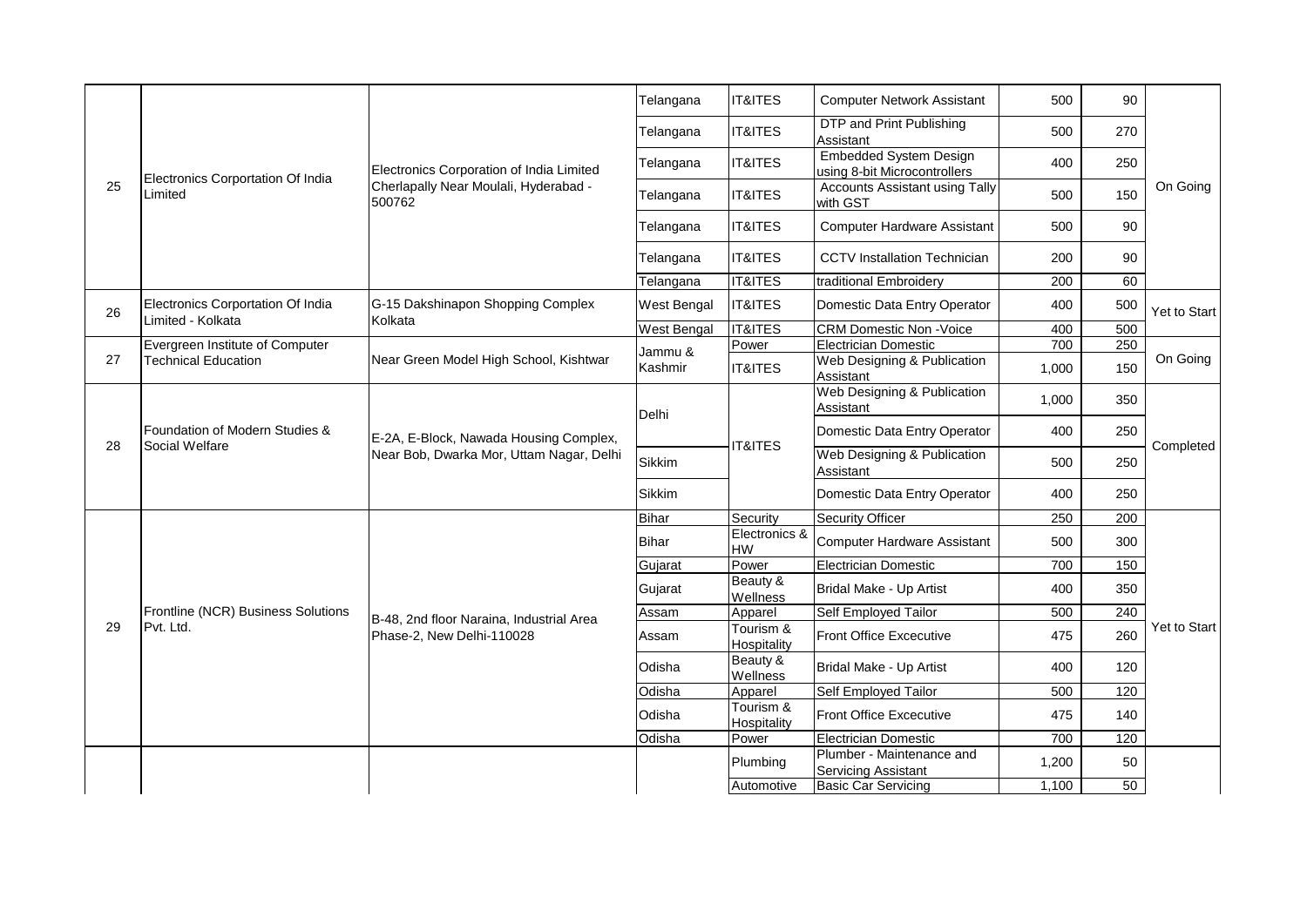|    |                                                            |                                            |                      | Electronics &<br>HW      | Repair and Maintenance of<br>Domestic Electronic<br>Appliances             | 520                  | 200                     |                                                           |    |
|----|------------------------------------------------------------|--------------------------------------------|----------------------|--------------------------|----------------------------------------------------------------------------|----------------------|-------------------------|-----------------------------------------------------------|----|
|    |                                                            |                                            | Karnataka            | HW                       | Electronics & Advanced Embedded<br>Technology                              | 780                  | 100                     |                                                           |    |
| 30 | Ghousia Industrial & Engineering<br>Trust                  | Hosur Road, Bangalore - 560029             |                      | Electronics &<br>HW      | Advance Diploma In Computer<br>Hardware and Network<br>Management          | 780                  | 100                     | Completed<br>150<br>On Going<br>Completed<br>Yet to Start |    |
|    |                                                            |                                            |                      | Electronics &<br>HW      | Certificate Course in Electrical<br>Equipment Repairing and<br>Maintenance | 780                  | 100                     |                                                           |    |
|    |                                                            |                                            |                      | Plumbing                 | Plumber - Maintenance and<br>Servicing Assistant                           | 1,200                | 100                     |                                                           |    |
|    |                                                            |                                            | Maharashtra          | Electronics &<br>HW      | Computer Hardware Assistant                                                | 500                  | 100                     |                                                           |    |
|    |                                                            |                                            |                      | Automotive               | <b>Basic Car Servicing</b>                                                 | 1,100                | 100                     |                                                           |    |
|    |                                                            |                                            |                      | Beauty &<br>Wellness     | Integrated Course in Hairm<br>Skin and Make-Up                             | 750                  | 300                     |                                                           |    |
|    |                                                            |                                            | Delhi                | Apparel                  | Self Employed Tailor                                                       | 500                  | 150                     |                                                           |    |
|    |                                                            |                                            | Delhi                | Apparel                  | Hand Embroidery                                                            | 620                  |                         |                                                           |    |
|    |                                                            |                                            | Delhi                | HW                       | Electronics & Eield Technician Computing<br>and Peripherals                | 200                  | 100                     |                                                           |    |
|    |                                                            |                                            | Delhi                | HW                       | Electronics & Eield Technician Networking &<br>Storage                     | 240                  | 100                     |                                                           |    |
|    |                                                            | F-0, Ground Floor, The Mira Corporate      | Rajasthan            | Apparel                  | Hand Embroidery                                                            | 620                  | 350                     |                                                           |    |
| 31 | <b>GRAS Education &amp; Training Services</b><br>Pvt. Ltd. | Suites, Plot No-1 & 2lshwar Nagar, Mathura | Rajasthan            | HW                       | Electronics & Field Technician - Air<br>Conditioned                        | 200                  | 150                     |                                                           |    |
|    |                                                            | Road.New Delhi-110065                      | Rajasthan            | HW                       | Electronics & Fleld Technician Networking &<br>Storage                     | 240                  | 100                     |                                                           |    |
|    |                                                            |                                            | Uttar Pradesh        | Apparel                  | <b>Hand Embroidery</b>                                                     | 620                  | 350                     |                                                           |    |
|    |                                                            |                                            | <b>Uttar Pradesh</b> | HW                       | Electronics & Eield Technician - Air<br>Conditioned                        | 200                  | 150                     |                                                           |    |
|    |                                                            |                                            | <b>Uttar Pradesh</b> | НW                       | Electronics & Eield Technician Networking &<br>Storage                     | 240                  | 100                     |                                                           |    |
|    |                                                            |                                            |                      | Apparel                  | <b>Traditional Embroidery</b>                                              | 1,140                | 300                     |                                                           |    |
| 32 | Hind Khadi Gramudyog Ashram                                | Alamgari Bazar Chowk, Srinagar             | Jammu &<br>Kashmir   | Tourism &<br>Hospitality | Front Office Associate                                                     | 720                  | 100                     |                                                           |    |
|    |                                                            |                                            |                      | IT&ITeS                  | Diploman in Computer<br>Hardware Maintenance (CHM -<br>O Level)            | 400                  | 200                     |                                                           |    |
| 33 | Human Welfare Organisation                                 | Yateem Trust Building, Ganie Mohalla,      | Jammu &              | <b>IT&amp;ITeS</b>       | <b>DTP</b> and Print Publishing<br>Assistant                               | 500                  | 200                     |                                                           |    |
|    |                                                            | Knonmoh, Srinagar                          | Kashmir              | <b>BFSI</b>              | <b>Account Assistant using Tally</b><br>with GST                           | 500                  | 50                      |                                                           |    |
|    |                                                            |                                            |                      |                          |                                                                            | Beauty &<br>Wellness | Bridal Make - Up Artist | 400                                                       | 50 |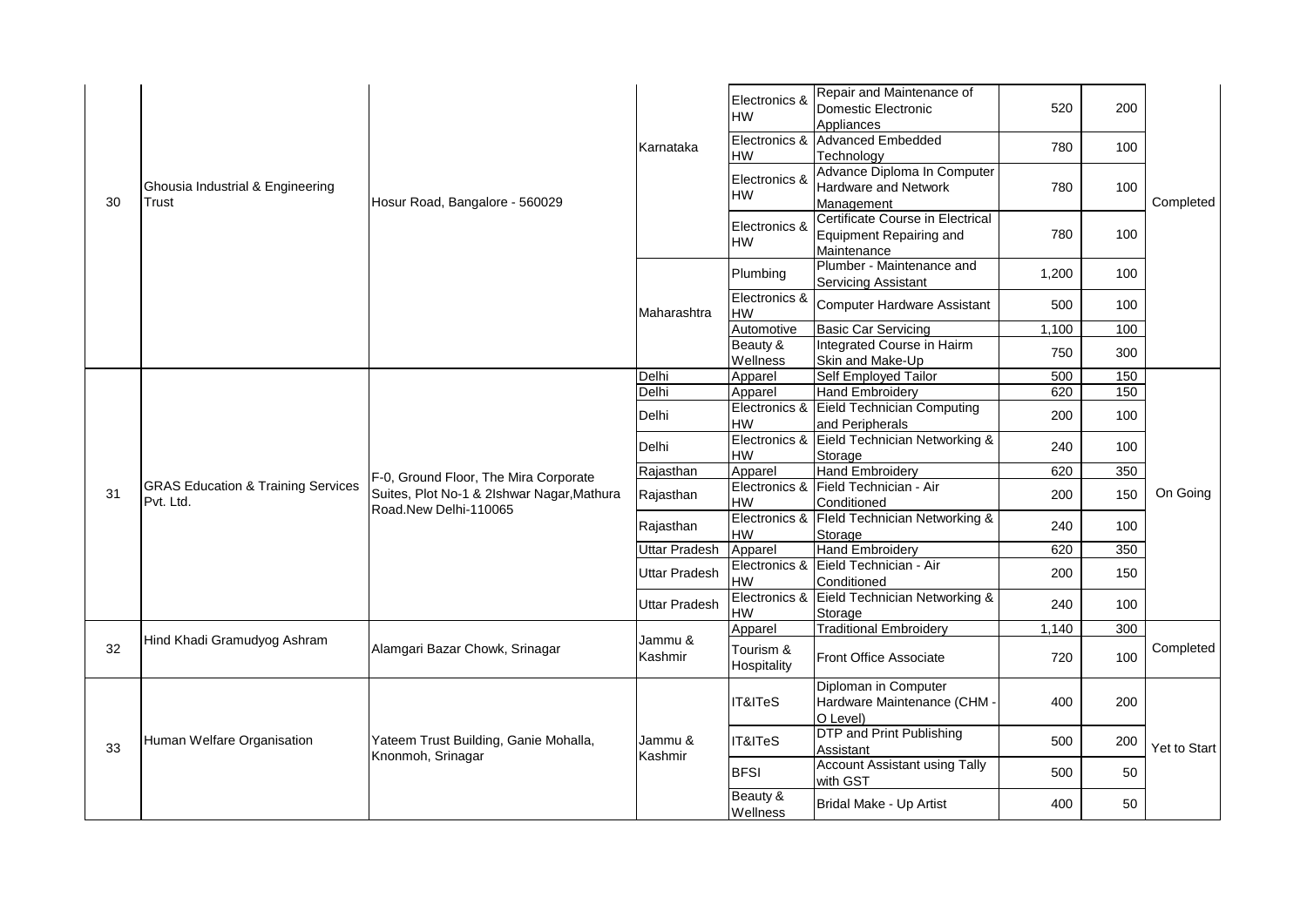|    |                                                                          |                                                                         | Haryana            | Electronics &<br><b>HW</b> | <b>Computer Hardware Assistant</b>                   | 500                 | 100                                                          |                                                                      |     |  |
|----|--------------------------------------------------------------------------|-------------------------------------------------------------------------|--------------------|----------------------------|------------------------------------------------------|---------------------|--------------------------------------------------------------|----------------------------------------------------------------------|-----|--|
|    |                                                                          |                                                                         | Haryana            | <b>IT&amp;ITES</b>         | Web Designing & Publication<br>Assistant             | 1,000               | 400                                                          |                                                                      |     |  |
|    |                                                                          |                                                                         | Jharkhand          | Electronics &<br>HW        | <b>Computer Hardware Assistant</b>                   | 500                 | 100                                                          | On Going<br>On Going<br>On Going<br>On Going<br>On Going<br>On Going |     |  |
| 34 | ICA EDU Skills Pvt. Ltd.                                                 | 27, N.S Road, 4th & 5th Floor, Kolkata -<br>700001                      | Jharkhand          | <b>IT&amp;ITES</b>         | Web Designing & Publication<br>Assistant             | 1,000               | 200                                                          |                                                                      |     |  |
|    |                                                                          |                                                                         | Jharkhand          | Beauty &<br>Wellness       | Beauty Therapy and Hair<br>Stvling-I                 | 600                 | 100                                                          |                                                                      |     |  |
|    |                                                                          |                                                                         | Punjab             | <b>IT&amp;ITES</b>         | Web Designing & Publication<br>Assistant             | 1,000               | 300                                                          |                                                                      |     |  |
|    |                                                                          |                                                                         | Punjab             | Beauty &<br>Wellness       | Beauty Therapy and Hair<br>Styling-I                 | 600                 | 300                                                          | Yet to Start                                                         |     |  |
| 35 | Indira Gandhi Computer Shaksharta<br><b>Mission</b>                      | 36-B/1, 2nd Floor Govind Puri, Kalkaji, New                             | Uttar Pradesh      | <b>BFSI</b>                | <b>Account Assistant using Tally</b><br>with GST     | 500                 | 200                                                          |                                                                      |     |  |
|    |                                                                          | Delhi-110019                                                            |                    | Beauty &<br>Wellness       | Beauty Therapy and Hair<br>Styling-I                 | 600                 | 400                                                          |                                                                      |     |  |
|    |                                                                          |                                                                         | Uttrakhand         | Apparel                    | Self Employed Tailor                                 | 500                 | 200                                                          |                                                                      |     |  |
| 36 | Indraprastha Academy Of Science &<br>Engineering (A Indraprastha Academy | CP-108, Avas Vikar Colony, Mirzapur-                                    | Uttrakhand         | <b>HW</b>                  | Electronics & Solar Panel Installation<br>Technician | 200                 | 200                                                          |                                                                      |     |  |
|    | Foundation Untertaking)                                                  | 231001                                                                  | Uttrakhand         | Electronics &<br>HW        | Field Technician - Other Home<br>Appliance           | 300                 | 200                                                          |                                                                      |     |  |
|    | Indraprastha Skill Initiative Pvt. Ltd.                                  |                                                                         |                    | <b>BFSI</b>                | <b>Account Assistant using Tally</b><br>with GST     | 500                 | 100                                                          |                                                                      |     |  |
| 37 |                                                                          | G-72, Sec-63 Noida Uttar Pradesh - 201301 Delhi                         |                    | Telecom                    | Core Engineer                                        | 350                 | 150                                                          |                                                                      |     |  |
|    |                                                                          |                                                                         |                    | Telecom                    | <b>ICT</b> Engineer                                  | 350                 | 150                                                          |                                                                      |     |  |
|    |                                                                          |                                                                         | Assam              | Handicraft                 | Bamboo Basket Maker                                  | 280                 | 300                                                          |                                                                      |     |  |
|    |                                                                          |                                                                         | Assam              | Apparel                    | Sampling Tailor                                      | 720                 | 200                                                          |                                                                      |     |  |
| 38 | International Computer Institute (ICI)                                   | Sheikh Building Shiraz Chowk Khanyar<br>Srinagar 190003                 | Jammu &<br>Kashmir | Apparel                    | <b>Traditional Embroidery</b>                        | 1,140               | 400                                                          |                                                                      |     |  |
|    |                                                                          |                                                                         | Jammu &<br>Kashmir | Apparel                    | Sampling Tailor                                      | 720                 | 100                                                          |                                                                      |     |  |
|    |                                                                          | ITCON Skill Development Foundation   HO-2554, Sec-E, Sudama Nagar, Hawa |                    | Electronics &<br><b>HW</b> | <b>Computer Hardware Assistant</b>                   | 500                 | 300                                                          |                                                                      |     |  |
| 39 |                                                                          | Bangla Main Road, Indore                                                | Pradesh            |                            | Madhya                                               | Electronics &<br>HW | Repair & Maintenance of<br>Domestic Electronic<br>Appliances | 520                                                                  | 200 |  |
|    |                                                                          |                                                                         | <b>Bihar</b>       | Automotive                 | <b>Basic Car Servicing</b>                           | 1,100               | 300                                                          |                                                                      |     |  |
|    |                                                                          |                                                                         | <b>Bihar</b>       | Electronics &<br>HW        | Repair and Maintenance of<br>Domestic Electronic     | 520                 | 200                                                          |                                                                      |     |  |
|    |                                                                          |                                                                         |                    |                            | Appliances                                           |                     |                                                              |                                                                      |     |  |
|    |                                                                          |                                                                         | Jharkhand          | Automotive                 | <b>Basic Car Servicing</b>                           | 1,100               | 300                                                          |                                                                      |     |  |
|    | Jahanvi JITM Skills                                                      | 217 Ram Vihar Near Bharat Natinonal Public                              |                    |                            | Repair and Maintenance of                            |                     |                                                              |                                                                      |     |  |
| 40 |                                                                          | School Karkardooma Delhi 11092                                          | Jharkhand          | Electronics &<br><b>HW</b> | Domestic Electronic<br>Appliances                    | 520                 | 200                                                          |                                                                      |     |  |
|    |                                                                          |                                                                         | Delhi              | Automotive                 | <b>Basic Car Servicing</b>                           | 1,100               | 300                                                          |                                                                      |     |  |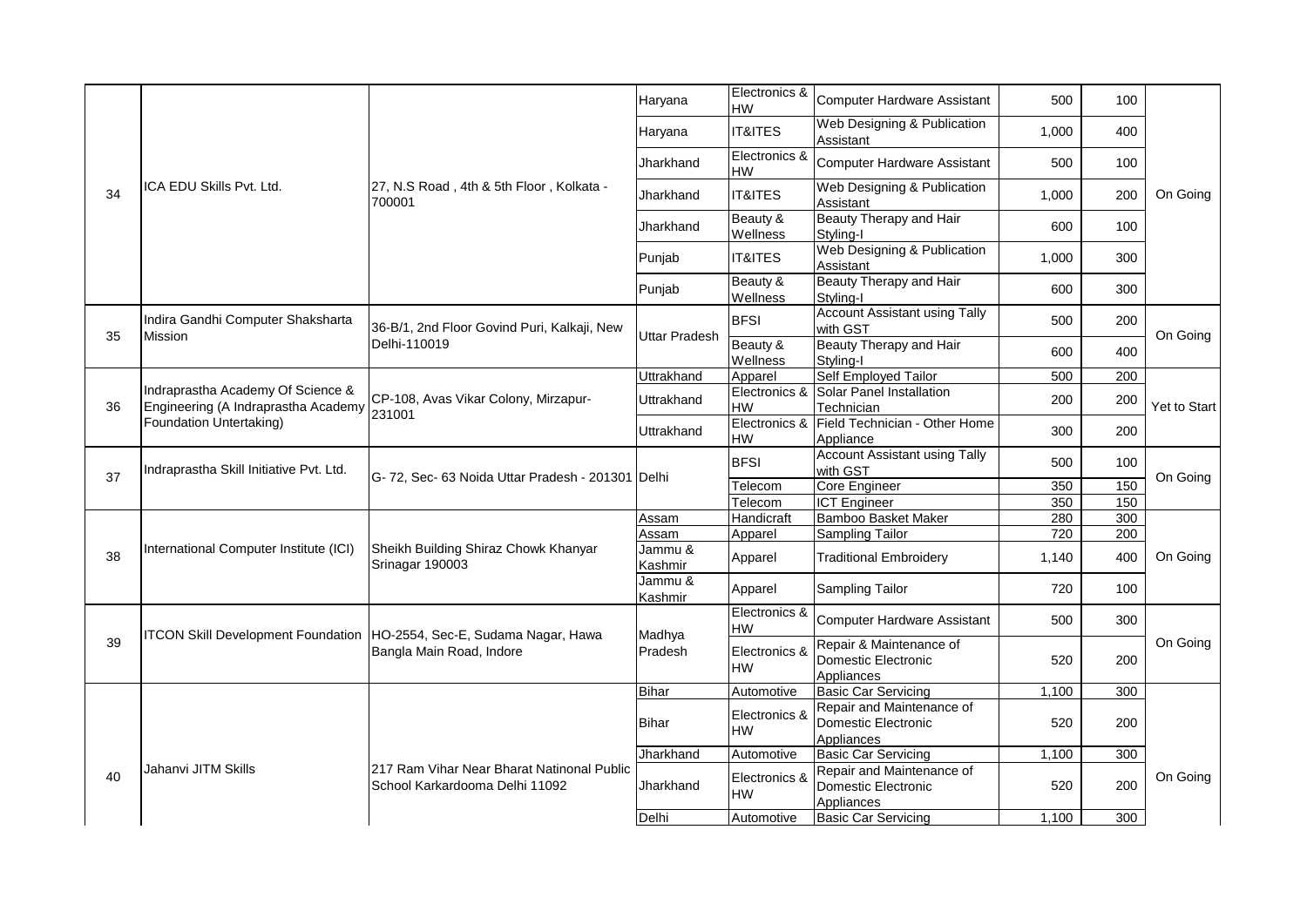|    |                                                           |                                                                                                            | Delhi                | Electronics &<br>HW        | Repair and Maintenance of<br>Domestic Electronic<br>Appliances | 520   | 300 |              |
|----|-----------------------------------------------------------|------------------------------------------------------------------------------------------------------------|----------------------|----------------------------|----------------------------------------------------------------|-------|-----|--------------|
|    |                                                           |                                                                                                            | Uttar Pradesh        | Apparel                    | <b>Traditional Embroidery</b>                                  | 1,140 | 300 |              |
|    |                                                           |                                                                                                            | Uttar Pradesh        | Apparel                    | Sampling Tailor                                                | 720   | 100 |              |
| 41 | Janhit Sewa Sansthan                                      | Shakti Puram Colony, Dist. Rampur, U.P.                                                                    | Uttar Pradesh        | Apparel                    | <b>Ornamentalist - Hand Work</b><br>Specialist Applique        | 620   | 100 | Completed    |
|    |                                                           |                                                                                                            | <b>Uttar Pradesh</b> | Beauty &<br>Wellness       | Integrated Course in Hairm<br>Skin and Make-Up                 | 750   | 100 |              |
| 42 | Kalyanam                                                  | 40/1361 First Floor, DDA Flats, Madangir<br>New Delhi-110062                                               | Madhya<br>Pradesh    | Apparel                    | <b>Hand Embroidery</b>                                         | 520   | 500 | Completed    |
|    |                                                           |                                                                                                            | Delhi                | Apparel                    | <b>Hand Embroidery</b>                                         | 520   | 600 |              |
|    | <b>LICHHWI</b>                                            | M. G. MARG PO-Khagaria DISt- Khagaria                                                                      | Jharkhand            | Power                      | <b>Electrician Domestic</b>                                    | 700   | 200 |              |
| 43 |                                                           | <b>Bhihar</b>                                                                                              | Jharkhand            | Electronics &<br><b>HW</b> | Computer Hardware Assistant                                    | 500   | 300 | Yet to Start |
| 44 |                                                           | Madeeha Educational Welfare Society (MIMT) HDFC Bank, Near Khushhali Bazaar,<br>Shaukat Ali Road Rampur UP | <b>Uttar Pradesh</b> | Electronics &<br><b>HW</b> | Computer Hardware Assistant                                    | 500   | 600 | Completed    |
|    |                                                           |                                                                                                            | Jharkhand            | <b>BFSI</b>                | <b>Accounts Assistant Using</b><br>Tally with GST              | 500   | 100 |              |
|    |                                                           |                                                                                                            | Jharkhand            | Electronics &<br>HW        | Repair & Maintenance of<br>Office Electronic Equipment         | 520   | 100 |              |
|    |                                                           |                                                                                                            | Jharkhand            | Capital<br>Goods           | Sheet Metal Worker (Panels,<br>Cabins & Ducts)                 | 600   | 300 |              |
|    |                                                           | 525, Darshan Lane, Behind Santpura                                                                         | Haryana              | IT&ITeS                    | DTP and Print Publishing<br>Assistant                          | 500   | 300 |              |
| 45 | Mass Infotech Society                                     | Gurudwara, Near MLN School,<br>Yamunanagar, Haryana                                                        | Haryana              | <b>BFSI</b>                | <b>Accounts Assistant Using</b><br>Tally with GST              | 500   | 300 | On Going     |
|    |                                                           |                                                                                                            | Jammu &<br>Kashmir   | Electronics &<br>HW        | Repair & Maintenance of<br>Office Electronic Equipment         | 520   | 300 |              |
|    |                                                           |                                                                                                            | Jammu &<br>Kashmir   | <b>BFSI</b>                | <b>Accounts Assistant Using</b><br>Tally with GST              | 500   | 200 |              |
|    |                                                           |                                                                                                            | Punjab               | IT&ITeS                    | DTP and Print Publishing<br>Assistant                          | 500   | 200 |              |
|    |                                                           |                                                                                                            | Punjab               | Power                      | <b>Electrician Domestic</b>                                    | 700   | 400 |              |
| 46 | MBD Achemie Pvt. Ltd.                                     | MBD Achemie Pvt. Ltd.<br>Gulab Bhawan, 6, Bahadur Shah Zafar Marg                                          | Delhi                | Retail                     | Jounior Marketing Associate                                    | 480   | 180 | On Going     |
|    |                                                           | New Delhi-110002                                                                                           |                      |                            | Sales Associate                                                | 280   | 220 |              |
| 47 | Mehmuda Shikshan and Mahila<br>Gramin Vikas Bahuuddeshiya | 690-691, Golchha Marg, Sadar                                                                               | Maharashtra          | <b>BFSI</b>                | <b>Account Assistant using Tally</b><br>with GST               | 500   | 200 | On Going     |
|    | Sanstha                                                   | Bazar, Nagpur-440001                                                                                       |                      | Retail                     | Jounior Marketing Associate                                    | 480   | 300 |              |
|    | Mehndi Hasan Wasi Hasan Computer                          | 24 Aamghat New Colony, Ghazipur                                                                            | Uttar Pradesh        | <b>IT&amp;ITES</b>         | Domestic Data Entry<br>Operators                               | 520   | 300 | On Going     |
| 48 | <b>Education Society</b>                                  |                                                                                                            | Uttar Pradesh        | <b>BFSI</b>                | <b>Accounts Assistant using Tally</b><br>with GST              | 500   | 300 |              |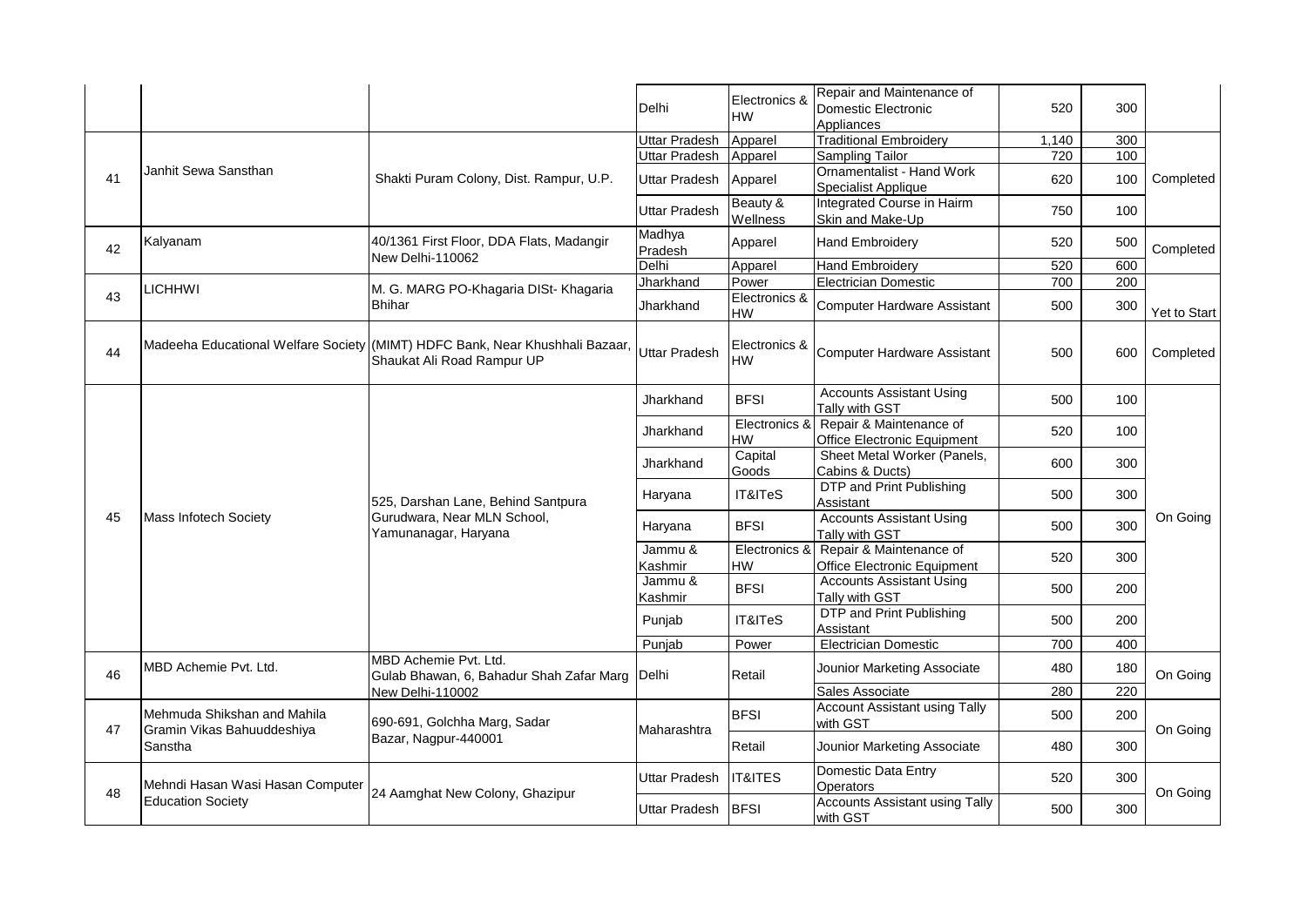|    |                                                       | M.T.I-G.N. Road Samad Market, Parkinsganj                                                       |                    | Apparel                    | Self Employed Tailor                                                        | 500   | 220 |                                                                       |
|----|-------------------------------------------------------|-------------------------------------------------------------------------------------------------|--------------------|----------------------------|-----------------------------------------------------------------------------|-------|-----|-----------------------------------------------------------------------|
| 49 | Modern Training Institute (M.T.I)                     | sultanpur (U.P)<br>228001                                                                       | Uttar Pradesh      | Automotive                 | <b>Driver Cum Mechanic</b>                                                  | 700   | 180 | Completed                                                             |
| 50 | Mother Rural & Urban Development                      | HNO-3-1-80/1 Road no-5 Navodaya Colony,                                                         | Andhra<br>Pradesh  | Apparel                    | Sewing Machine Operator                                                     | 270   | 200 | On Going<br>On Going<br><b>Yet to Start</b><br>Completed<br>Completed |
|    | Society                                               | L.B.Nagar, Ranga Reddy Disst.-500074                                                            | Andhra<br>Pradesh  | <b>IT&amp;ITES</b>         | Domestic Data Entry Operator                                                | 400   | 200 |                                                                       |
|    |                                                       |                                                                                                 | Jammu &<br>Kashmir | Apparel                    | <b>Traditional Embroidery</b>                                               | 1,140 | 400 |                                                                       |
|    | National Institute for Technical                      | 3A, Pvt. Opposit Church, Gandhi Nagar,                                                          | Jammu &<br>Kashmir | Apparel                    | Sampling Tailor                                                             | 720   | 100 |                                                                       |
| 51 | Training                                              | Jammu                                                                                           | Jammu &<br>Kashmir | Plumbing                   | Plumber - Maintenance and<br><b>Servicing Assistant</b>                     | 1,000 | 100 |                                                                       |
|    |                                                       |                                                                                                 | Punjab             | Apparel                    | <b>Sampling Tailor</b>                                                      | 720   | 200 |                                                                       |
|    |                                                       |                                                                                                 | Punjab             | Plumbing                   | Plumber - Maintenance and<br><b>Servicing Assistant</b>                     | 1,000 | 400 |                                                                       |
| 52 | Navchetna Vikas Kendra                                | Ramraj Apartment, B.Block, North Mandiri,<br>Near Bansghat, P.O. GPO, District. Patna,<br>Bihar | Bihar              | Electronics &<br><b>HW</b> | <b>Computer Hardware Assistant</b>                                          | 500   | 500 |                                                                       |
|    |                                                       |                                                                                                 |                    | Apparel                    | <b>Fashion Designer</b>                                                     | 720   | 150 |                                                                       |
|    | Nitya Skill & Rural Development                       | H-28, 1St, Floor, OM Complex, Laxmi Nagar,                                                      | Delhi              | Apparel                    | Self Employed Tailor                                                        | 500   | 200 |                                                                       |
| 53 | Council                                               | Delhi-110092                                                                                    |                    | Beauty &<br>Wellness       | Integrated Course in Hairm<br>Skin and Make-Up                              | 750   | 150 |                                                                       |
| 54 | Noida Productivity Council                            | Bankey Bihari Degree College, Garhi<br>Chandpur, Thakurdwara, Distt. Moradabad,<br>U.P.-244601  | <b>Uttrakhand</b>  | <b>HW</b>                  | Electronics & Solar Panel Installation<br>Technician                        | 440   | 600 |                                                                       |
|    |                                                       |                                                                                                 | Jharkhand          | Apparel                    | Zardozi Work                                                                | 780   | 600 |                                                                       |
|    |                                                       |                                                                                                 | West Bengal        | Apparel                    | Zardozi Work                                                                | 780   | 600 |                                                                       |
|    |                                                       |                                                                                                 | Mizoram            | Automotive                 | Automotive Service and Repair<br>Advance Level I                            | 1,000 | 480 |                                                                       |
| 55 | Orion Edutech Pvt. Ltd                                | 163/1 VIP Road, Scheme 7 M, Ultadanga,<br>Kolkata-700054                                        | Mizoram            | Beauty &<br>Wellness       | Integrated Course in Hairm<br>Skin and Make-Up                              | 750   | 120 | On Going                                                              |
|    |                                                       |                                                                                                 | Nagaland           | Automotive                 | Automotive Service and Repair<br>Advance Level I                            | 1,000 | 510 |                                                                       |
|    |                                                       |                                                                                                 | Nagaland           | Beauty &<br>Wellness       | Integrated Course in Hairm<br>Skin and Make-Up                              | 750   | 90  |                                                                       |
|    |                                                       |                                                                                                 | Chhattisgarh       | <b>IT&amp;ITES</b>         | Web Designing & Publication<br>Assistant                                    | 1,000 | 400 |                                                                       |
|    |                                                       |                                                                                                 | Chhattisgarh       | <b>IT&amp;ITES</b>         | <b>Computer Network Assistant</b>                                           | 500   | 100 |                                                                       |
| 56 | PAN India world Association of<br><b>Universities</b> | A-30 Vrindavan Garden Sonari Jharkhand-<br>381011                                               | Rajasthan          | HW                         | Electronics & Repair & Maintenance of<br><b>Office Electronic Equipment</b> | 520   | 150 | On Going                                                              |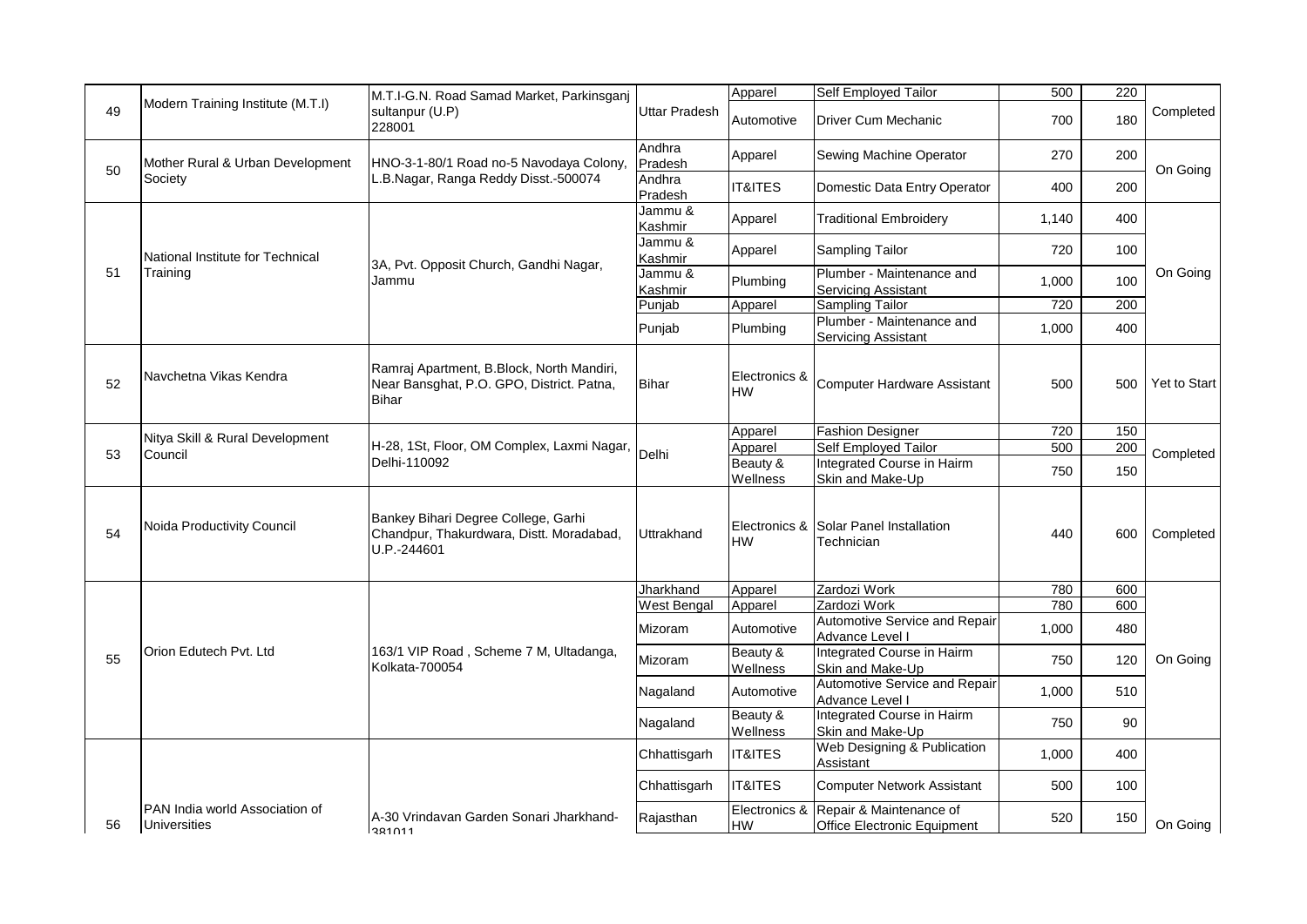|    |                                                               | <b>JUIUI</b>                                                                  | Rajasthan            | <b>IT&amp;ITES</b>         | Web Designing & Publication<br>Assistant                              | 1,000 | 250 |                     |
|----|---------------------------------------------------------------|-------------------------------------------------------------------------------|----------------------|----------------------------|-----------------------------------------------------------------------|-------|-----|---------------------|
|    |                                                               |                                                                               | Rajasthan            | IT&ITES                    | BPO - Non Voice (Non Voice<br><b>Business Process</b><br>Outsourcing) | 500   | 100 |                     |
| 57 | Peace Development Society                                     | Near Mazar Hafiz Jamal, Sahab, Bajori Tola,<br>Rampur Uttar Pradesh           | <b>Uttar Pradesh</b> | Retail                     | Sales Associate                                                       | 280   | 500 | Completed           |
| 58 | Prabodhan Bahuudeshiya Sanstha                                | 1st Floor, Vitthal Park, Near Ashik Stambh,<br>Gangapur Road, Nashik          | Goa                  | <b>BFSI</b>                | <b>Account Assistant using Tally</b><br>with GST                      | 500   | 400 | <b>Yet to Start</b> |
| 59 | <b>Prism Educational Society</b>                              | #403, Delta Chambers, Near Chennai<br>Shopping Mall, Opp: Kakatiya Mess,      | Telangana            | Electronics &<br>HW        | <b>Computer Hardware Assistant</b>                                    | 500   | 600 |                     |
|    |                                                               | Ameerpeert, Hyderabad, Telangana State-<br>500016                             | Andhra<br>Pradesh    | Electronics &<br>HW        | <b>Computer Hardware Assistant</b>                                    | 500   | 600 | Completed           |
|    |                                                               | 3rd floor, GHS Centenary Building, GHS                                        | Karnataka            | <b>BFSI</b>                | <b>Account Assistant using Tally</b><br>with GST                      | 500   | 200 |                     |
| 60 | <b>Samvit Education Trust</b>                                 | Road, Hampankatta<br>Mangalore-575001                                         | Karnataka            | Electronics &<br><b>HW</b> | <b>Computer Hardware Assistant</b>                                    | 500   | 200 | On Going            |
| 61 | Sejal Education and Consultancy<br>Services Pvt. Ltd.         | C-4, A-Block Urmilla Ray Enclave, Circular<br>Road, Lalpur, Ranchi, Jharkhand | Odisha               | Automotive                 | <b>Basic Car Servicing</b>                                            | 1,100 | 500 | On Going            |
| 62 | Shree Ganesh Buildtech construction<br>pvt.ltd.shahdara delhi | 1/1857-A, Plot-2, Moti Ram<br>Road Shahdara Delhi-110032                      | Uttar Pradesh        | Electronics &<br>HW        | Repair and Mainentance of<br><b>Personal Electronic Devices</b>       | 520   | 400 | Completed           |
|    |                                                               |                                                                               |                      | Retail                     | Trainee Associate                                                     | 280   | 200 |                     |
| 63 | Shri Krishna Gramotthan Samiti                                | Vill.Sarabjeet ka Pura, P.O.Sujarma, Tehsil<br>Kailaras,                      | Chhattisgarh         | Telecom                    | Telecom Tower/Bay<br><b>Instalation Supervisor</b>                    | 350   | 200 | Completed           |
|    |                                                               | Dist.Morena-(MP)-476224                                                       |                      |                            | <b>Territory Sales Manager</b><br>(Broadband)                         | 400   | 200 |                     |
| 64 | Shri Narayan Babuni Foundation<br>(S.N.B. Foundation)         | PO- Amhara, PS- Bihta, District- Patna Bihar<br>Pin-801118                    | Bihar                | Automotive                 | <b>Basic Car Servicing</b>                                            | 1,100 | 600 |                     |
| 65 | <b>Skills Development Society</b>                             | Near Stay Fit Star Hotel Khushali Bazar<br>Shaukat Ali Road Rampur UP         | <b>Uttar Pradesh</b> | Electronics &<br><b>HW</b> | <b>Computer Hardware Assistant</b>                                    | 500   | 600 | <b>Yet to Start</b> |
|    | Society for Development & Training                            | Behind New Sabzi Mandi, Ward No-2 Kathua-Himanchal                            |                      |                            | <b>Consignment Booking</b><br>Assistant                               | 270   | 100 |                     |
| 66 |                                                               | 184101                                                                        | Pradesh              | Logistics                  | <b>Transport Coordinator</b>                                          | 330   | 200 | Completed           |
|    |                                                               |                                                                               |                      |                            | Documentation Assistant                                               | 270   | 100 |                     |
|    |                                                               |                                                                               | Telangana            | Automotive                 | Repair and overhauling of<br>Engine system (Petrol and<br>Diesel)     | 600   | 120 |                     |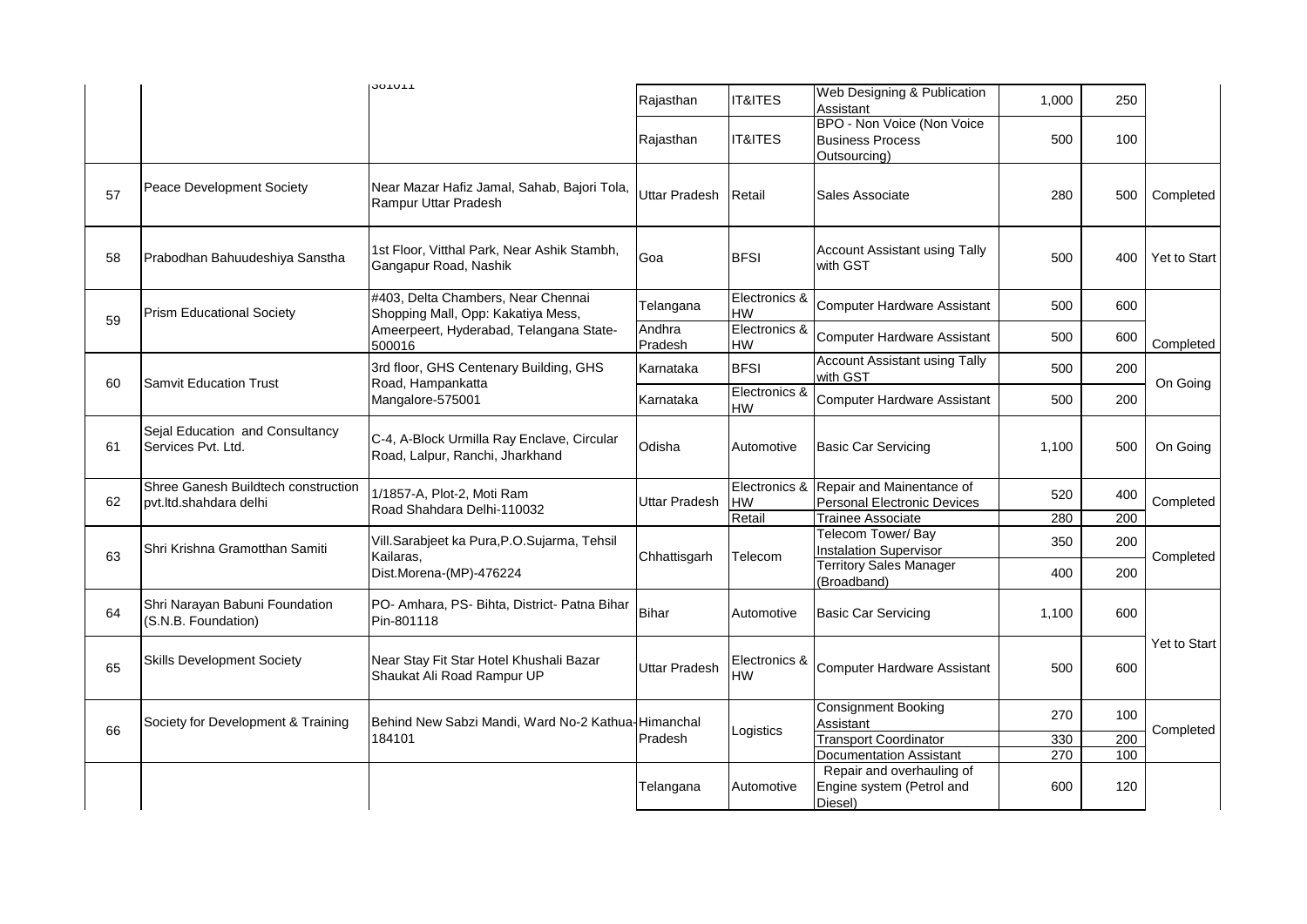|    |                                       |                                            | Telangana            | Automotive               | Repair of Auto-Electrical,<br>Electronics & Air- Conditioning<br>System       | 600   | 120 |                                               |
|----|---------------------------------------|--------------------------------------------|----------------------|--------------------------|-------------------------------------------------------------------------------|-------|-----|-----------------------------------------------|
|    | Society for Employment Promotion &    | no. 4, Azmath Jah Place, Purani Haveli,    | Telangana            | Automotive               | Automotive Electrician                                                        | 400   | 60  |                                               |
| 67 | Training (SETWIN)                     | Hyderabad - 500002 Telangana               | Telangana            | Automotive               | <b>AC Specialist</b>                                                          | 400   | 60  |                                               |
|    |                                       |                                            | Telangana            | <b>IT&amp;ITES</b>       | Desktop Publishing                                                            | 360   | 180 |                                               |
|    |                                       |                                            | Telangana            | Apparel                  | <b>Assistant Fashion Designer</b>                                             | 500   | 180 |                                               |
|    |                                       |                                            | Telangana            | Apparel                  | <b>Hand Embroidery</b>                                                        | 620   | 100 |                                               |
|    |                                       |                                            | Telangana            | Beauty &<br>Wellness     | Beauty Therapy and Hair<br>Styling -I                                         | 600   | 180 |                                               |
| 68 | <b>SOM Foundation</b>                 | 15 Amar Colony Surkha Bareilly             | <b>Uttar Pradesh</b> | Apparel                  | Sewing Machine Operator                                                       | 270   | 600 |                                               |
| 69 | Srijan Sansthan                       | Srijan Sansthan, Opp. Multipurpose School, | Rajasthan            | Retail                   | Retail Trainee Associate                                                      | 280   | 240 |                                               |
|    |                                       | Guljar Bag Colony, Bharatpur, Raj.-321001  |                      | Retail                   | Retail Team Leader                                                            | 350   | 260 |                                               |
|    |                                       |                                            | Jammu &              | Apparel                  | <b>Traditional Embroidery</b>                                                 | 1,140 | 200 |                                               |
|    |                                       |                                            | Kashmir              | <b>IT&amp;ITES</b>       | Web Designing & Publication<br>Assistant                                      | 1,000 | 400 |                                               |
| 70 |                                       |                                            |                      | Capital<br>Goods         | Certificate Course in CNC<br>Turnina                                          | 780   | 100 |                                               |
|    |                                       | 29, South Patel Nagar, New Delhi - 110008  | <b>Uttar Pradesh</b> | Capital<br>Goods         | Certificate Course in CNC<br>Milling                                          | 780   | 100 |                                               |
|    | St. Joan's Education Society          |                                            |                      | <b>IT&amp;ITES</b>       | Web Designing & Publication<br>Assistant                                      | 1,000 | 200 | On Going                                      |
|    |                                       |                                            |                      | Apparel                  | <b>Traditional Embroidery</b>                                                 | 1,140 | 200 |                                               |
|    |                                       |                                            |                      | Apparel                  | <b>Traditional Embroidery</b>                                                 | 1,140 | 200 |                                               |
|    |                                       |                                            | Manipur              | <b>IT&amp;ITES</b>       | Web Designing & Publication<br>Assistant                                      | 1,000 | 400 |                                               |
|    |                                       |                                            |                      | Hospitality              | Housekeeper                                                                   | 520   | 100 |                                               |
|    |                                       |                                            | Goa                  | Tourism &<br>Hospitality | Front Office Cum Receptionist                                                 | 520   | 200 | Completed<br>On Going<br>On Going<br>On Going |
|    |                                       |                                            |                      | Hospitality              | <b>F&amp;B Service</b>                                                        | 544   | 300 |                                               |
|    |                                       |                                            | Assam                | Electronics &<br>HW      | Repair & Maintenance of<br><b>Personal Electronic Devices</b>                 | 520   | 100 |                                               |
| 71 | Taori Trust                           | New Prof. Colony Dinkar Nagar Begusarai    | Assam                | <b>IT&amp;ITES</b>       | Web Designing & Publication<br>Assistant                                      | 1,000 | 250 |                                               |
|    |                                       | Bihar - 851117                             | Assam                | <b>IT&amp;ITES</b>       | DTP and Print Publishing<br>Assistant                                         | 500   | 150 |                                               |
|    |                                       |                                            | Odisha               | <b>IT&amp;ITES</b>       | Web Designing & Publication<br>Assistant                                      | 1,000 | 500 |                                               |
|    |                                       |                                            | Jharkhand            | Apparel                  | Sampling Tailor                                                               | 720   | 380 |                                               |
|    |                                       | SN Ganguli Road, O.C.CC Main Road,         | Jharkhand            | HW                       | Electronics & Repair and Maintenance of<br><b>Personal Electronic Devices</b> | 520   | 120 |                                               |
| 72 | Technowell Software Solutions (P) Ltd | Ranchi, Jharkhand                          | Chhattisgarh         | Apparel                  | <b>Sampling Tailor</b>                                                        | 720   | 380 |                                               |
|    |                                       |                                            | Chhattisgarh         | Electronics &<br>HW      | Repair and Maintenance of<br><b>Personal Electronic Devices</b>               | 520   | 120 |                                               |
|    |                                       |                                            |                      | Apparel                  | <b>Sampling Tailor</b>                                                        | 720   | 200 |                                               |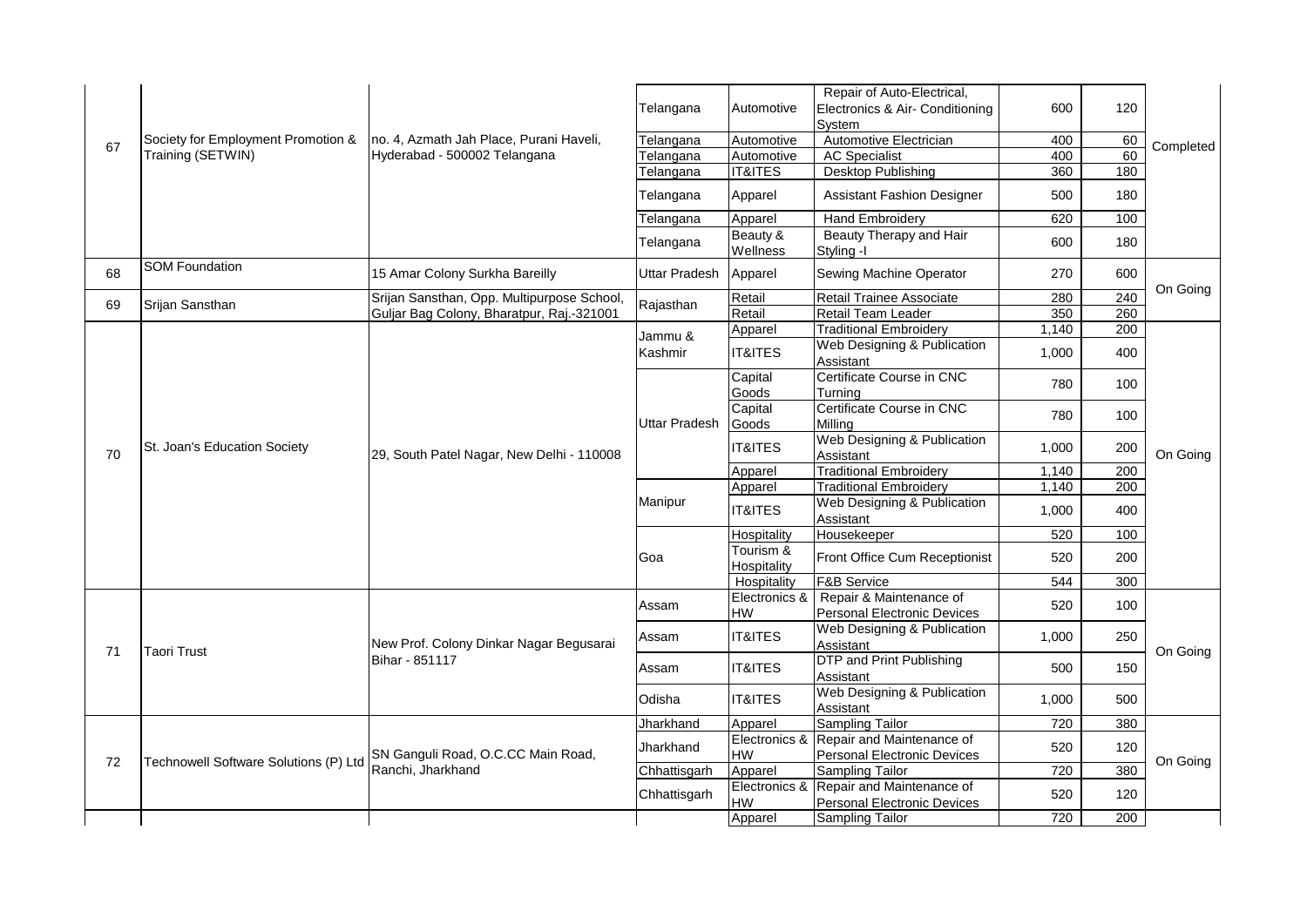| 73 | Tendril Institute of Information<br>Technology       | Rambagh Srinagar Jammu & Kashmir                                                      | Jammu &<br>Kashmir   | <b>IT&amp;ITES</b>         | <b>Networking Specialist (NS)</b>                                      | 780   | 250 | On Going  |
|----|------------------------------------------------------|---------------------------------------------------------------------------------------|----------------------|----------------------------|------------------------------------------------------------------------|-------|-----|-----------|
|    |                                                      |                                                                                       |                      | Electronics &<br>HW        | Repair and Maontenance of<br>Domestic Appliances                       | 520   | 50  |           |
| 74 | The Skylark Educational Welfare<br>Society           | 46-A, South Civil Lines, Mahaveer Chowk,<br>Muzaffarnagar                             | <b>Uttar Pradesh</b> | Apparel                    | <b>Fashion Designer</b>                                                | 720   | 600 | On Going  |
| 75 | <b>True Welfare Society</b>                          | 1st Floor, Rachna Trade Center,<br>Chunnabhatti, Bhopal - 462016, MP                  | Chhattisgarh         | Healthcare                 | Medical Records and Health<br><b>Information Technician</b>            | 1,000 | 400 | On Going  |
|    | UP Industrial Consultants Ltd.                       | 5th, Floor, Kabir Bhawan, (Handloom<br>Bhawan), G.T. Kanpur Uttar Pradesh -<br>208002 | <b>Uttar Pradesh</b> | Apparel                    | Sewing Machine Operator                                                | 270   | 300 | Completed |
| 76 |                                                      |                                                                                       |                      | Apparel                    | Domestic Data Entry Operator                                           | 400   | 700 |           |
|    | V P Software Pvt.Ltd.                                | 1st Floor, Galaxy Tower, Ekta Nagar Bareilly-<br>243122                               | <b>Uttar Pradesh</b> | <b>BFSI</b>                | <b>Account Assistant using Tally</b><br>with GST                       | 500   | 300 |           |
| 77 |                                                      |                                                                                       | <b>Uttar Pradesh</b> | IT&ITeS                    | Advance Diploma in Hardware,<br>Networking and Information<br>Security | 1,220 | 300 | Completed |
|    |                                                      |                                                                                       | <b>Uttar Pradesh</b> | Apparel                    | <b>Hand Embroidery</b>                                                 | 620   | 200 |           |
| 78 | Vishal Samaj Vikas Sansthan                          | Assistant Registrar Chits, & Society<br>Moradabad UP.                                 | Uttar Pradesh        | Apparel                    | Zardozi Work                                                           | 780   | 200 | Completed |
|    |                                                      |                                                                                       | Uttar Pradesh        | Apparel                    | Tailor (Basic Sewing Operator)                                         | 270   | 200 |           |
|    |                                                      |                                                                                       |                      | Healthcare                 | <b>Assistant Physiotherapist</b>                                       | 700   | 200 |           |
| 79 | Visionary Knowledge & Management<br>Services (P) Ltd | Modi Compound, Sati mandir lane, Ratu<br>Road, Ranchi, Jharkhand                      | Jammu &<br>Kashmir   | Healthcare                 | Madical Records and Health<br>Information Technicain                   | 1,000 | 400 | Completed |
|    |                                                      |                                                                                       |                      |                            | <b>Dental Assistant</b>                                                | 700   | 200 |           |
| 80 | VIVO Healthcare Pvt. Ltd.                            | Dlf city Club, Opp. Galleria Market, Dlf City<br>Phase-4, Gurgaon, Haryana            | Delhi                | Healthcare                 | Phlebotomy Technician                                                  | 600   | 200 | On Going  |
|    |                                                      |                                                                                       |                      |                            | <b>Emergency Medical</b><br>Technician - Basic                         | 360   | 200 |           |
|    | Yashi Films Pvt. Ltd.                                | M-22 Road No 25 Sri Krishna Nagar Patna<br>800001                                     | <b>Bihar</b>         | Apparel                    | <b>Boutique Manager</b>                                                | 600   | 300 |           |
|    |                                                      |                                                                                       | <b>Bihar</b>         | Beauty &<br>Wellness       | Bridal Make - Up Artist                                                | 400   | 100 | Completed |
|    |                                                      |                                                                                       | <b>Bihar</b>         | IT&ITES                    | <b>DTP</b> and Print Publishing<br>Assistant                           | 500   | 200 |           |
| 81 |                                                      |                                                                                       | Jharkhand            | Apparel                    | Merchandiser                                                           | 540   | 300 |           |
|    |                                                      |                                                                                       | Jharkhand            | Beauty &<br>Wellness       | Bridal Make - Up Artist                                                | 400   | 100 |           |
|    |                                                      |                                                                                       | Jharkhand            | <b>IT&amp;ITES</b>         | DTP and Print Publishing<br>Assistant                                  | 500   | 200 |           |
|    |                                                      |                                                                                       | Telangana            | Electronics &<br><b>HW</b> | <b>CCTV</b> Installation Technician                                    | 200   | 150 |           |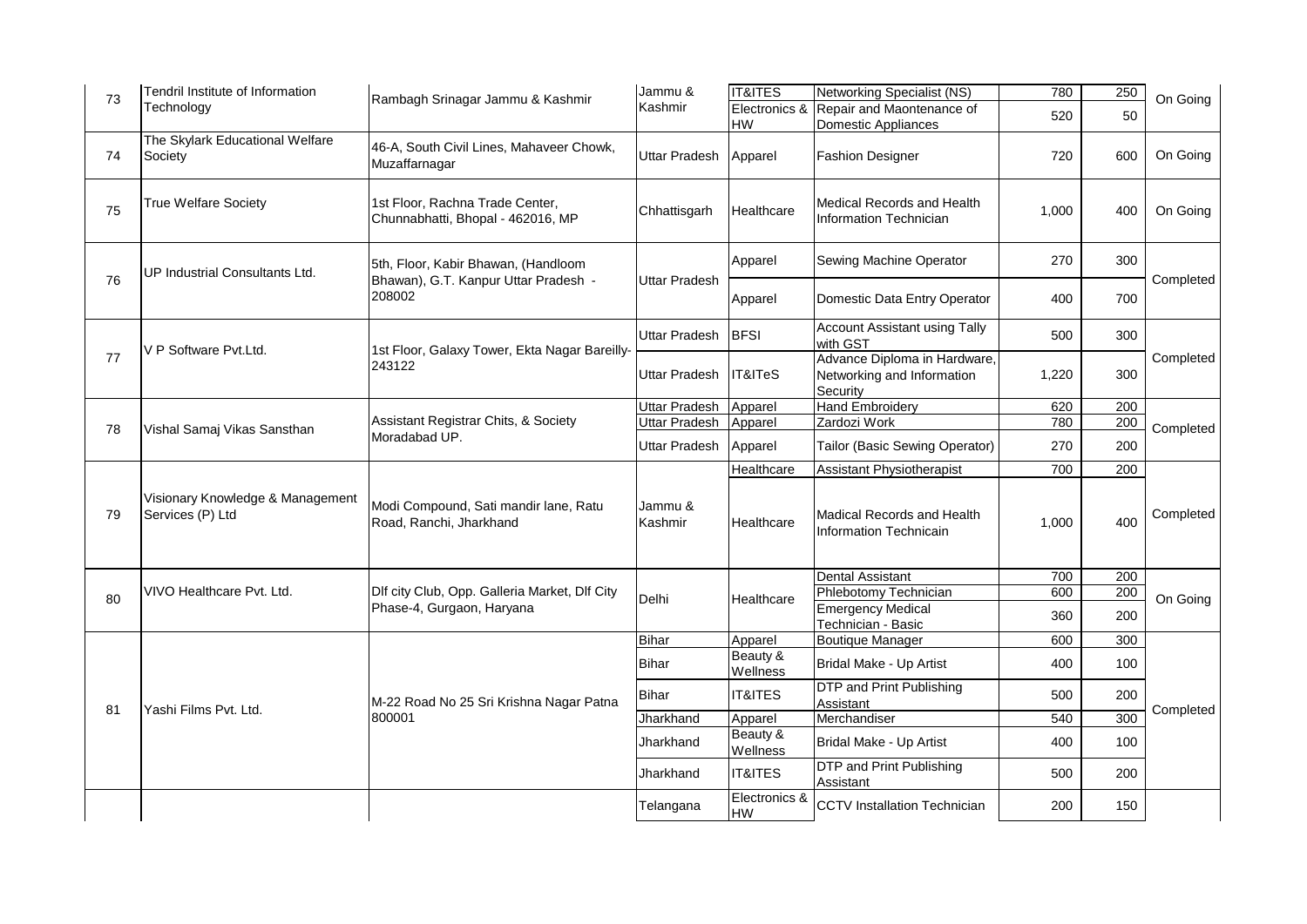| 82 | Noble Education Empowerment<br>Society   | 3-6--145/7/A, 1st Floor, Street No. 17,<br>Himayathnagar Hyderabad - 500029.                                  |                      | Electronics &<br>HW     | <b>CCTV</b> Installation Technician                                 | 200   | 150 | On Going     |
|----|------------------------------------------|---------------------------------------------------------------------------------------------------------------|----------------------|-------------------------|---------------------------------------------------------------------|-------|-----|--------------|
|    |                                          |                                                                                                               |                      | Apparel                 | Sewing Machine Operater                                             | 270   | 150 |              |
|    |                                          |                                                                                                               | Karnataka            | Healthcare              | <b>Bedside Assistant</b>                                            | 450   | 200 |              |
|    |                                          |                                                                                                               |                      | Apparel                 | Sewing Machine Operater                                             | 270   | 150 |              |
|    |                                          |                                                                                                               |                      | Healthcare              | <b>Bedside Assistant</b>                                            | 450   | 200 |              |
| 83 | Manthan Gramin Evam Samaj Sewa<br>Simiti | 31, Sector 1, Shakti Nagar, Bhopal (MP) -<br>462024.                                                          | Madhya<br>Pradesh    | Electronics &<br>HW     | Repair & Maintenance of<br><b>Domestic Electronic</b><br>Appliances | 520   | 400 | On Going     |
|    |                                          |                                                                                                               |                      |                         | Field Technician- Air<br>Conditioners                               | 200   | 100 |              |
|    |                                          | 2nd Floor, Parth Empire,<br>Rambaug, Maninagar, Ahamdabad-380008                                              | Gujarat              | Enviromental<br>Science | Solar PV Installer (Suryamitra)                                     | 300   | 150 | On Going     |
| 84 | Academy for Computer Training            |                                                                                                               |                      |                         | Solar Electric System Installer<br>and Service Provider             | 500   | 350 |              |
|    |                                          | Aashiyana Behind IRT College, Aman Khan<br>Akola, Maharashtra - 444001.                                       | Maharashtra          | Healthcare              | <b>Bed Side Assistant</b>                                           | 450   | 100 | On Going     |
| 85 | Azad Hind Education Society              |                                                                                                               |                      |                         | <b>Operating Theater Technicians</b>                                | 1,200 | 200 |              |
|    |                                          |                                                                                                               |                      |                         | X-Ray Technicians                                                   | 600   | 100 |              |
| 86 | Human Welfare Organisation               | 171, Balgarden, Karan Nagar, Srinagar,<br>Jammu & Kashmir - 190004                                            | Jammu &<br>Kashmir   | <b>IT&amp;ITES</b>      | Diploman in Computer<br>Hardware Maintenance (CHM -<br>O Level)     | 400   | 200 | Yet to Start |
|    |                                          |                                                                                                               |                      |                         | DTP and Print Publishing<br>Assistant                               | 500   | 200 |              |
|    |                                          |                                                                                                               |                      |                         | <b>Accounts Assistant using Tally</b><br>with GST                   | 500   | 50  |              |
|    |                                          |                                                                                                               |                      | Beauty &<br>Wellness    | Bridal Make - Up Artist                                             | 400   | 50  |              |
| 87 | Mi2c (16 May 2018)                       | 8/40, UGF, South Patel Nagar, New Delhi -<br>110 008.                                                         | Delhi                |                         |                                                                     |       | 600 | On Going     |
| 88 | Aryan Foundation (23.03.2018)            | D. No. 8-122/16,1st Floor, Dri Nidhi Complex,<br>Near Kudroli Temple, Alake, Mangalore -<br>575003, Karnataka | Gujrat               | Apparel                 | <b>Traditional Embroidery</b>                                       | 1,140 | 300 |              |
|    |                                          |                                                                                                               |                      | <b>IT&amp;ITES</b>      | Web Designing & Publication<br>Assistant                            | 1,000 | 300 | Yet to Start |
|    |                                          |                                                                                                               | <b>Uttar Pradesh</b> | Apparel                 | <b>Traditional Embroidery</b>                                       | 1,140 | 400 |              |
|    |                                          |                                                                                                               |                      | <b>IT&amp;ITES</b>      | Web Designing & Publication<br>Assistant                            | 1,000 | 200 |              |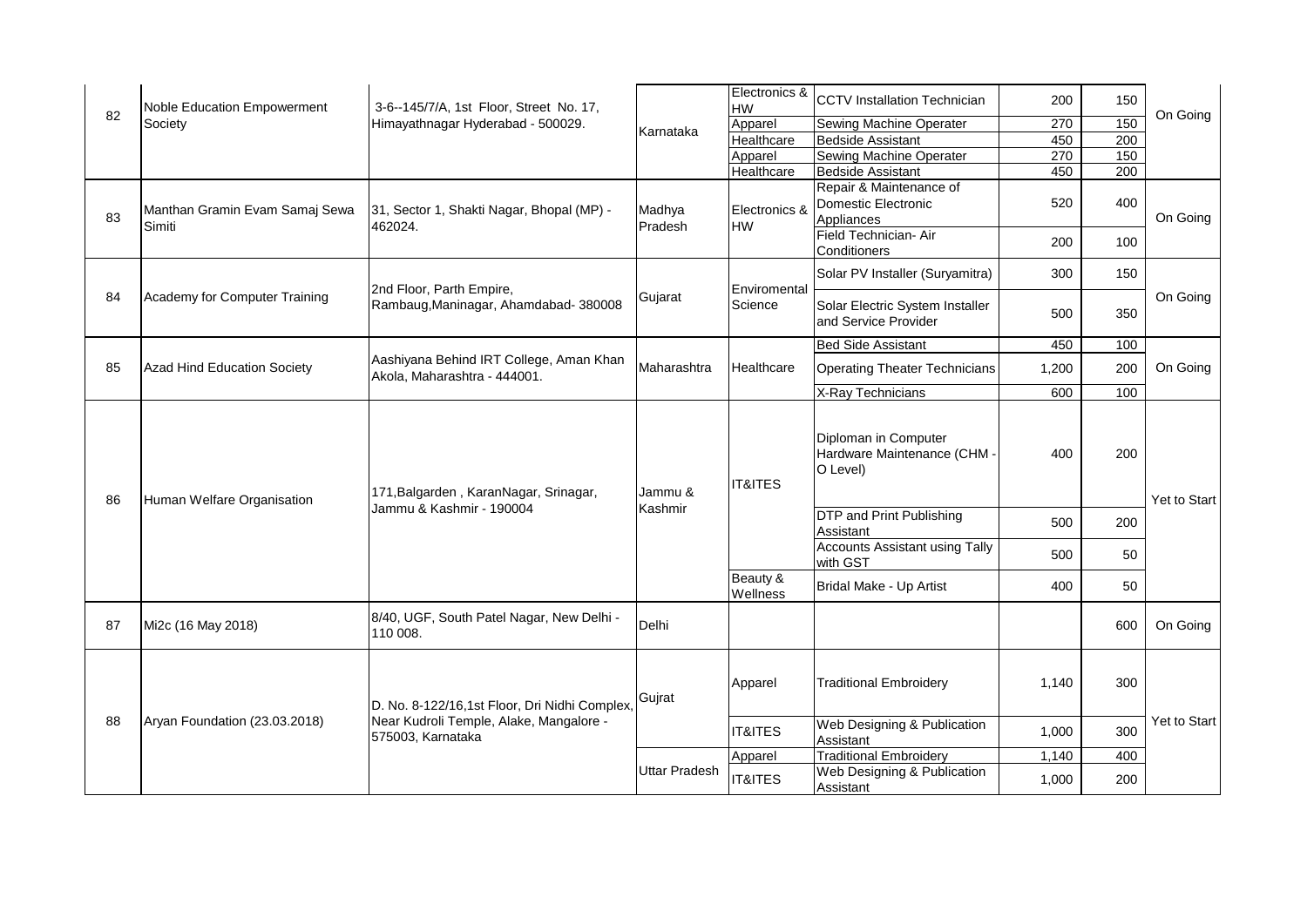| 89 | Global Education Trust (26.03.2018)                      | Office No. 220, 2nd Floor, Neptune Flying<br>Colour, PANDIT Din Dayal Upadhyay Marg,<br>L.B.S CROSS ROAD, Mulund (west) Mumbai<br>- 400080, Maharashtra | Gujrat        | Apparel            | <b>Traditional Embroidery</b>                     | 1,140 | 300 | Yet to Start |
|----|----------------------------------------------------------|---------------------------------------------------------------------------------------------------------------------------------------------------------|---------------|--------------------|---------------------------------------------------|-------|-----|--------------|
|    |                                                          |                                                                                                                                                         |               | <b>IT&amp;ITES</b> | Web Designing & Publication<br>Assistant          | 1,000 | 300 |              |
|    |                                                          |                                                                                                                                                         |               | Apparel            | <b>Traditional Embroidery</b>                     | 1,140 | 300 |              |
|    |                                                          |                                                                                                                                                         | Maharashtra   | <b>IT&amp;ITES</b> | Web Designing & Publication<br>Assistant          | 1,000 | 200 |              |
|    | Lakshya Forum for Competition (P)<br>Ltd. (23.03.2018)   | SCF 101, Chotti Baradari, Patiala - 147001,<br>Punjab                                                                                                   | Punjab        | Apparel            | <b>Traditional Embroidery</b>                     | 1,140 | 300 | Yet to Start |
|    |                                                          |                                                                                                                                                         |               | <b>IT&amp;ITES</b> | Web Designing & Publication<br>Assistant          | 1,000 | 300 |              |
|    |                                                          |                                                                                                                                                         | Haryana       | Apparel            | <b>Traditional Embroidery</b>                     | 1,140 | 250 |              |
| 90 |                                                          |                                                                                                                                                         |               | <b>IT&amp;ITES</b> | Web Designing & Publication<br>Assistant          | 1,000 | 250 |              |
|    |                                                          |                                                                                                                                                         | Uttar Pradesh | Apparel            | <b>Traditional Embroidery</b>                     | 1,140 | 200 |              |
|    |                                                          |                                                                                                                                                         |               | <b>IT&amp;ITES</b> | Web Designing & Publication<br>Assistant          | 1,000 | 200 |              |
|    |                                                          |                                                                                                                                                         |               | <b>BFSI</b>        | Accounts Assistant using Tally<br>with GST        | 500   | 200 |              |
| 91 | Chitale's Personalised Learning (P)<br>Ltd. (26.03.2018) | 1/4, Shefalee co-op Society, Phiroz Shah<br>Road, Santacruz (west), Mumbai - 400054.<br>Maharashtra                                                     | Assam         | Apparel            | <b>Traditional Embroidery</b>                     | 1,140 | 500 | Yet to Start |
|    |                                                          |                                                                                                                                                         | Meghalaya     | Apparel            | <b>Traditional Embroidery</b>                     | 1,140 | 600 |              |
|    |                                                          |                                                                                                                                                         | Gujarat       | Apparel            | <b>Traditional Embroidery</b>                     | 1,140 | 400 |              |
|    |                                                          | Office No. 220, 2nd Floor, Neptune Flying<br>Colour, PANDIT Din Dayal Upadhyay Marg,                                                                    |               | <b>BFSI</b>        | <b>Accounts Assistant using Tally</b><br>with GST | 500   | 200 |              |
| 92 | MT Educare Ltd. (23.03.2018)                             | IL R & CROSS ROAD Mulund (woet) Mumbail                                                                                                                 |               | Apparel            | <b>Traditional Embroidery</b>                     | 1,140 | 400 | Yet to Start |